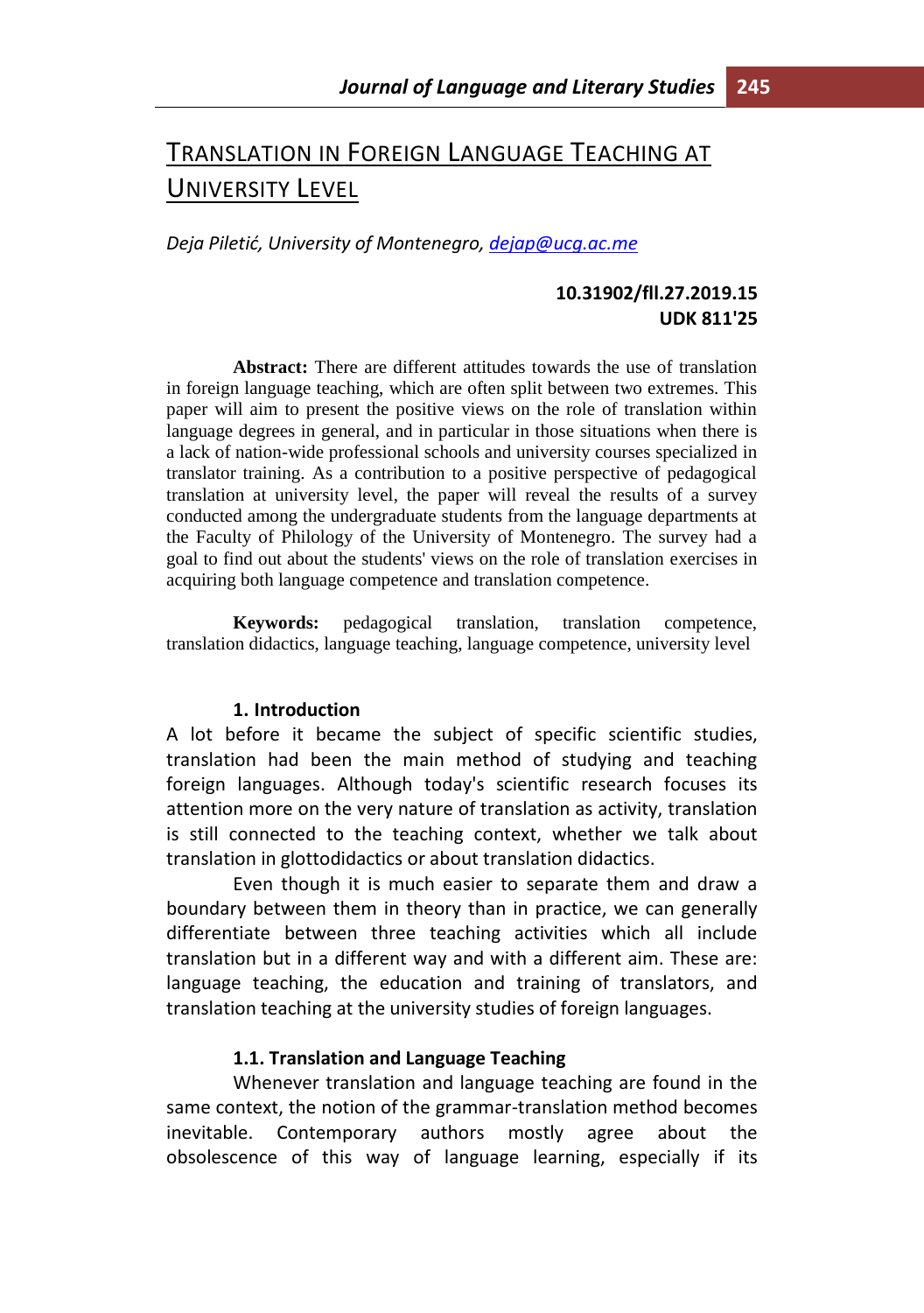traditional model is taken into consideration. Although in its long history of existence and application, this method has undergone changeable destiny, it is, in a more or less modified version, still present today at different language learning levels, but with an important difference: translation is no longer the only language exercise, whereas the acquisition of grammar is not the sole aim of language learning.

In reference books, translation used in foreign language teaching is called *pedagogical*, or *glottodidactic* translation. In other words, it serves as a *means* in foreign language learning and teaching, and includes:

- translation functioning as a language exercise;
- translation functioning as knowledge assessment, in which case translation into a foreign language is mainly used for testing the production in the foreign language, while the translation into the mother tongue is used for testing the comprehension of the written text;
- explicative translation, that is the explanation of new language content.

There are many studies on the use and purposefulness of pedagogical translation (e.g. Peverati 2014, Druce 2012, 2015, González Davies, M 2007, Malmkjaer 1998, Sewell and Higgins 1996, Lavault 1985). This will be somewhat discussed later in the paper.

## **1.2. Translation and Translation Didactics – translator education and training**

An increased interest in translation, especially over the last tree decades, has also lead to a higher degree of interest in its didactics. More specifically, with an increase in the awareness of the importance of translation, there has been rapid development of the study of translation, while the sole act of translation has been elevated to an academic level: one becomes a professional translator after obtaining a university degree, mainly after attending specialist or postgraduate studies, whereas translation is seen not only as a skill which requires bilingual competence and "a natural gift", but also as a skill which is a combination of theoretical knowledge and practice. Therefore, in the context of translation and teaching, there is another kind of translation which attracts an increasingly great interest among authors and experts in the translation study and applied linguistics. This is the translation applied within translation schools, institutes, and faculties, which, along with an increase in the interest in this activity,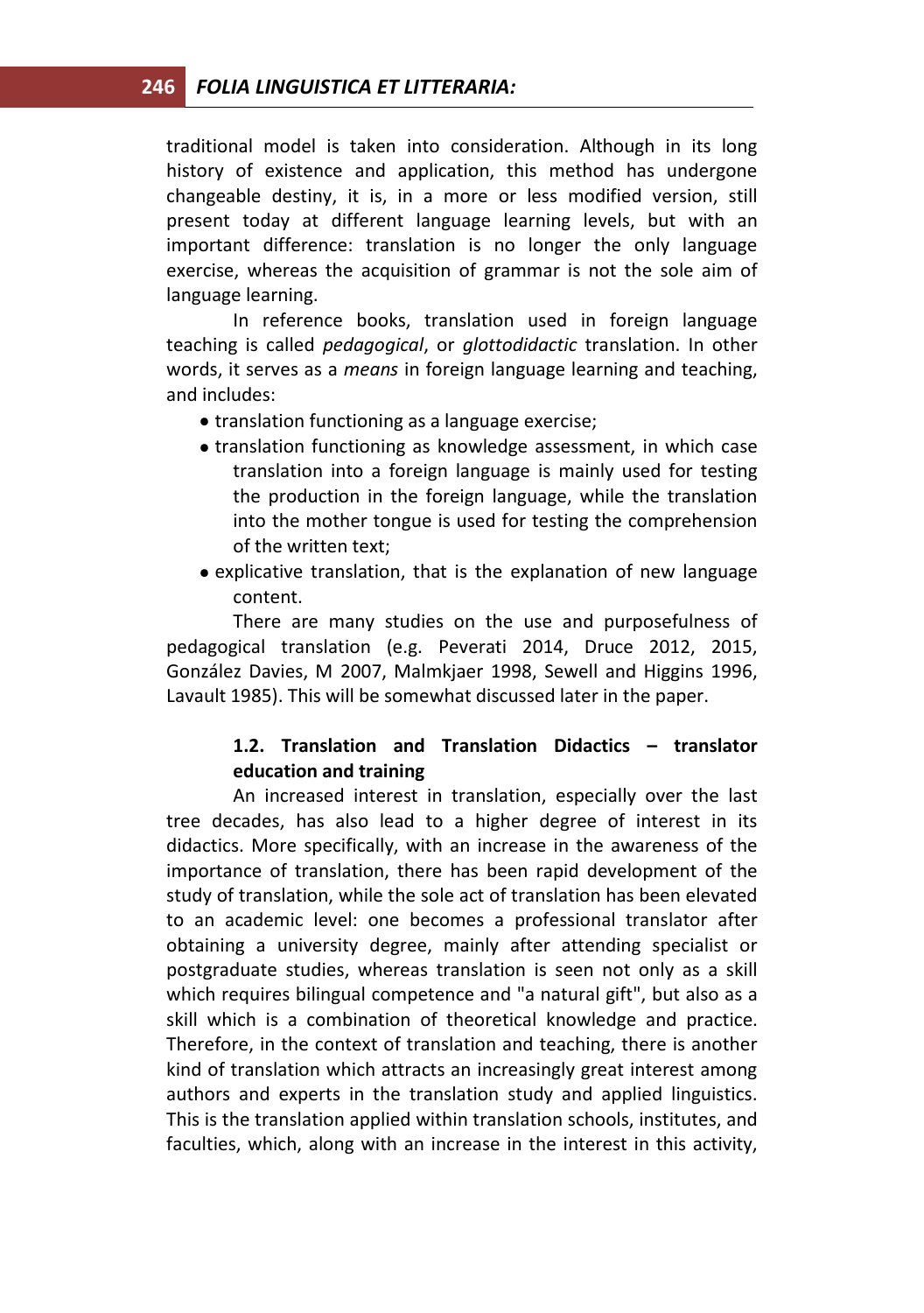are becoming more and more widespread in the world. This is the socalled *professional-didactic* translation, which leads to acquiring the translation skill and obtaining the title of professional translator.

In conclusion, as opposed to glottodidactic translation, which functions as a means of attaining language competence as the principal aim of the teaching process, in professional-didactic translation language competence is a sine qua non, functioning in a way as a means of attaining professional translation as the aim.

Translation didactics or translator training is a constituent part of the applied translation study and it includes teaching methods, testing methods, and curriculum design.

### **1.3. Translation Teaching at Foreign Language University Studies**

In addition to being applied in foreign language teaching at different levels, and in education and teaching of professional translators, translation is also on the curriculum of language departments at a great number of world universities. In this context, translation is a *means* in teaching and testing the acquired knowledge of a foreign language, but also an *aim*, since it attracts huge attention as a separate, autonomous skill meant to approach students in a practical way. Translation included in this kind of teaching activity is somewhere in between the two previously mentioned kinds of translation - *glottodidactic* and *professional-didactic*, but it can be closer to one or the other depending on the prioritised aims, which again depend on a number of different factors.

In reference books, authors frequently fail to differentiate between translation in foreign language teaching in general (the grammar-translation method and its variants) and translation at foreign language university studies. On the other hand, most authors who deal with applied translation studies never miss an opportunity to emphasise that language teaching translation (also including translation at philology studies) should in no way be connected to translation in the teaching and education of professional translators. While in the first case we think that it is exactly this difference that should necessarily be stressed, in the second case we agree with those who question the need for insisting on the differences, whose existence we in no way wish to deny<sup>18</sup>. To be more specific, by

 $18$  Here we agree with Carreres when she says: "While it is important to recognise the distinction between the teaching of translation as an end in itself (professional translator training) and its role as a means of learning a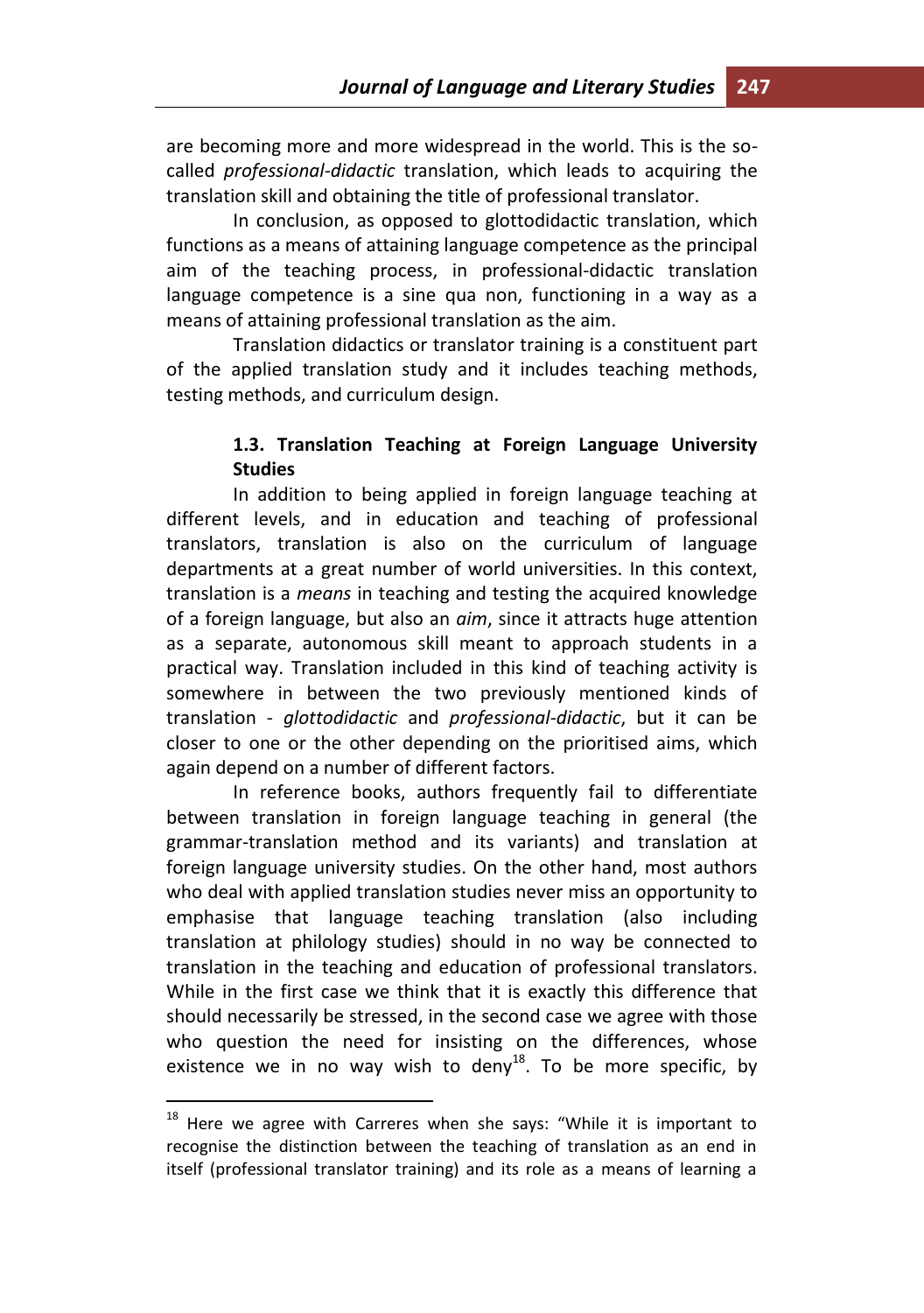introducing the translation of authentic texts of different kinds into foreign language teaching at the university level and using it in this environment, together with improving language knowledge and skills, students are at the same time naturally guided into a translation process and the main principles of translation competence, thus becoming aware of its complexity. In our opinion, this should by all means be regarded as an additional benefit, especially in situations when there is a lack of nation-wide professional schools and university courses specialized in translator training. In these situations, translation included in a foreign language university course can serve and has to serve as a means of allowing students to master the basics of translation process, to have an insight into a complex act of translation, and to form a base for further professional development in this field $^{19}$ .

Positive aspects and multiple benefits of pedagogical translation, especially at the university level, are dealt with by many contemporary authors (e.g. Peverati 2014, Cook 2010, House 2009, Machida 2008, Carreres 2006, Liao 2006, Preložníková and Toft 2004, Sewell 2004, Gomes Ferreira 1999, Kasmer 1999, Faber 1998, Pym 1992)

#### **2. Critical literature overview**

<u>.</u>

The question of the place and role of translation in foreign language teaching is popular nowadays almost to the same extent as when, at the turn of the twentieth century, the Reform Movement was formed, soon followed by the direct and audio-lingual approaches based on the very criticism of the grammar-translation method, which had already been dominant for two centuries. Translation used in foreign language teaching and learning has gone through different phases and reached two extremes. As the initially main method, even in its explicative role, during a period it was completely rejected, not

 $19$  In this regard, Preložníková and Toft (95) notice the following: "For some regions, there are periods when language graduates are likely to encounter translation during their careers. It is therefore necessary to have some form of translation training within language degrees. It has to be recognized that this will not produce professional translators, but can produce competent translators who will be able to play an active role in the wider market until the market no longer requires the services of less-qualified ones".

language, in my view this distinction has often been overemphasized to the point of impairing a productive exchange between the two areas. In this regard, I believe it can be helpful to view the translator as a life-long learner and the language learner as a natural translator". (Carreres, 18)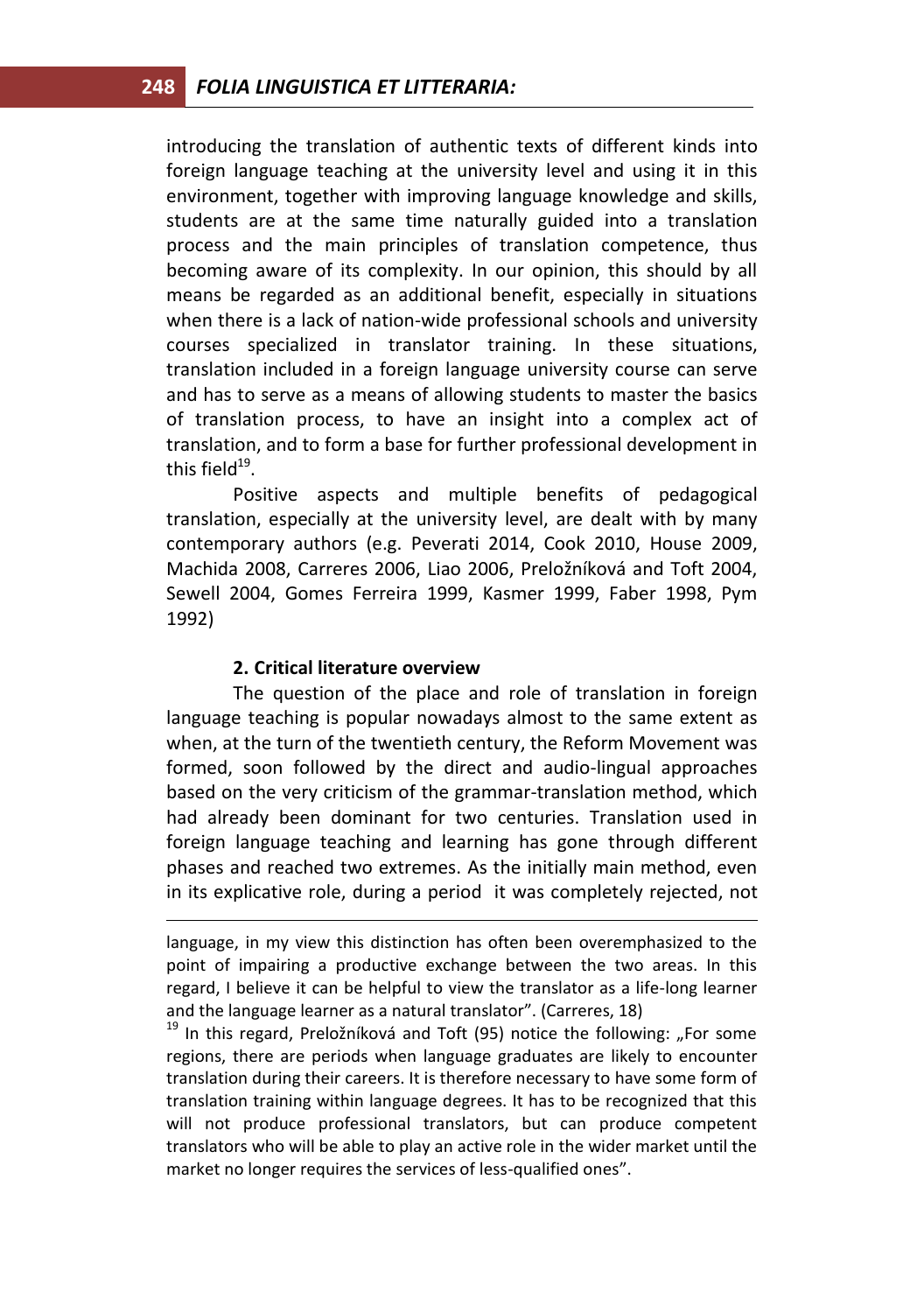only as useless, but also as harmful and counterproductive (the direct and audio-lingual methods<sup>20</sup>). At the root of the opposite views on the pedagogical use of translation lay primarily a contradictory view on the use of the mother tongue in teaching a foreign language.

Meanwhile, the development of new linguistic theories and the theories of language learning and acquisition was also reflected in the formation of new methods, approaches, and techniques in foreign language learning. In the second half of the twentieth century, applied linguistics, translation studies, and contrastive linguistics were developed. New knowledge shed new light on the translation process and the importance of the mother tongue in learning a foreign language. Naturally, there has been a change in the views on pedagogical translation, and there is an increasing number of authors $^{21}$ who stress the need for re-assessment of its role and who try to prove that it completely fits in with contemporary tendencies in glottodidactics. Therefore, they claim that, if used and combined with other language exercises in a right way and to a right extent, it can significantly contribute to teaching and learning a foreign language.

Although the Common European Framework for Languages, defined by The European Council in 2001 excludes the translation skill from the list of the basic skills which are the final aim of foreign language teaching at A, B, and C levels, there are more and more experts who think that this kind of rejection is unacceptable, because, as Calvi (8-9) explains, from both the communicative and pragmatic aspects, the skill in using a language in a real situation by no means excludes the translation skill.

#### **2.1. Translation and Language Teaching – Negative Views**

The first "more organised" opponents of translation usage in foreign language teaching appeared in the second half of the nineteenth century and formed the so-called Reform Movement, a

 $20$  The direct and audio-lingual methods, as well as the communicative approach, which will replace them later on, shift their focus from the reading and writing skills to the speaking and listening skills. The main aim of foreign language teaching becomes the attainment of "communicative competence", acquisition of a language pragmatics, while the grammatical rules are left to be learned deductively through the use of and contact with a living language.

 $21$  Keith and Mason 1987, Duff 1989, Sewell and Higgins 1996, Malmkjær 1998, Schaffner 1998, Cook 2001, 2010, Carreres 2006, Di Sabato 2007, Landone 2008, Witte et al. 2009, House 2009, Leonardi 2010, Pym, Malmkjær, Plana 2013, Peverati 2014, Druce 2012, 2015 and others.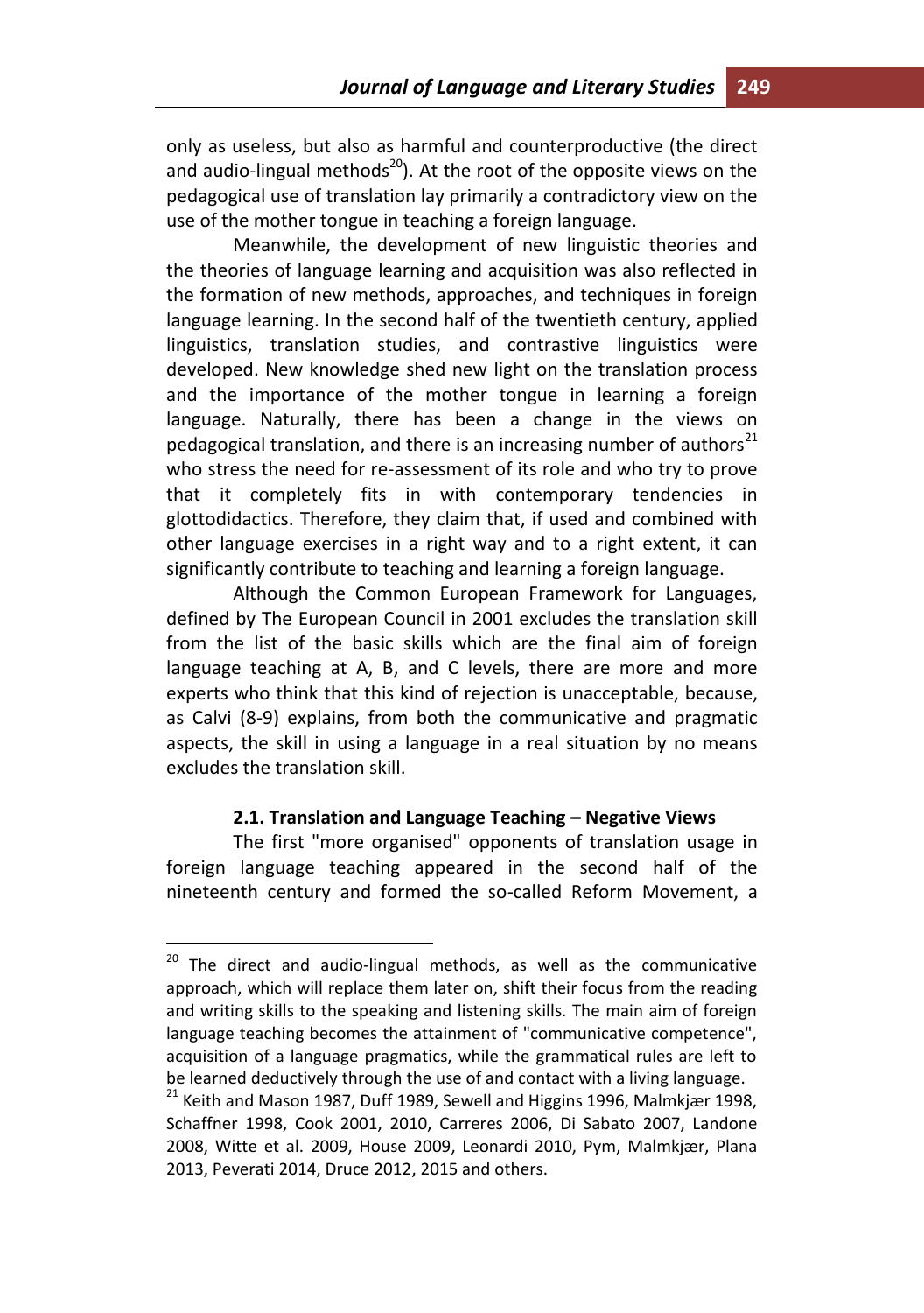group of European language teaching theoreticians who advocated an approach to language learning "more natural" than the grammartranslation method, dominant at the time. These reformers, although somewhat different, shared the beliefs about the main principles on which a new approach to language learning should be based on. One of these principles, which is here of particular interest to us, reads as follows: translation should be avoided, even though the mother tongue could serve as useful when explaining new words or checking comprehension.

The most heard and, we could easily say, the most extreme critics of pedagogical translation were the proponents of the direct and audio-lingual methods, formed at the end of the nineteenth century. These critics became enormously popular by advocating a belief that a foreign language could and should be acquired following the principle of acquiring the mother tongue. These methods focus on speaking, while in extreme cases they completely reject the use of the mother tongue and translation in teaching, defending their views by claiming that the mother tongue can only disturb the natural acquisition of a foreign language and provoke negative transfer from one language into the other, thus causing only confusion in the learners and leading them to make mistakes they would not otherwise make. One of the main principles of the direct method is: *Never translate: demonstrate.*  However, as early as at the time of its greatest "expansion", this method was criticised even by the proponents of the Reform Movement, among other things due to such a radical rejection of the classroom use of the mother tongue, which could be counterproductive, extremely impractical and uneconomical.<sup>22</sup>

Not even within the communicative approach, whose popularity replaced the audio-lingual and similar methods, and which is still dominant today, both in the classroom and in textbooks used in foreign language teaching, there is no room for translation exercises. The main goal of the communicative foreign language teaching is to reach communicative competence. Learners should be enabled to naturally use a language in various, real situations, while translation is not felt as a natural communicative activity. Although not even in the communicative approach does translation play a role, it is not entirely

 $22$  "Critics pointed out that strict adherence to Direct method principles was often counterproductive, since teachers were required to go to great lengths to avoid using the native language, when sometimes a simple, brief explanation in the students native language would have been more efficient route to comprehension" (Richards and Rodgers, 13).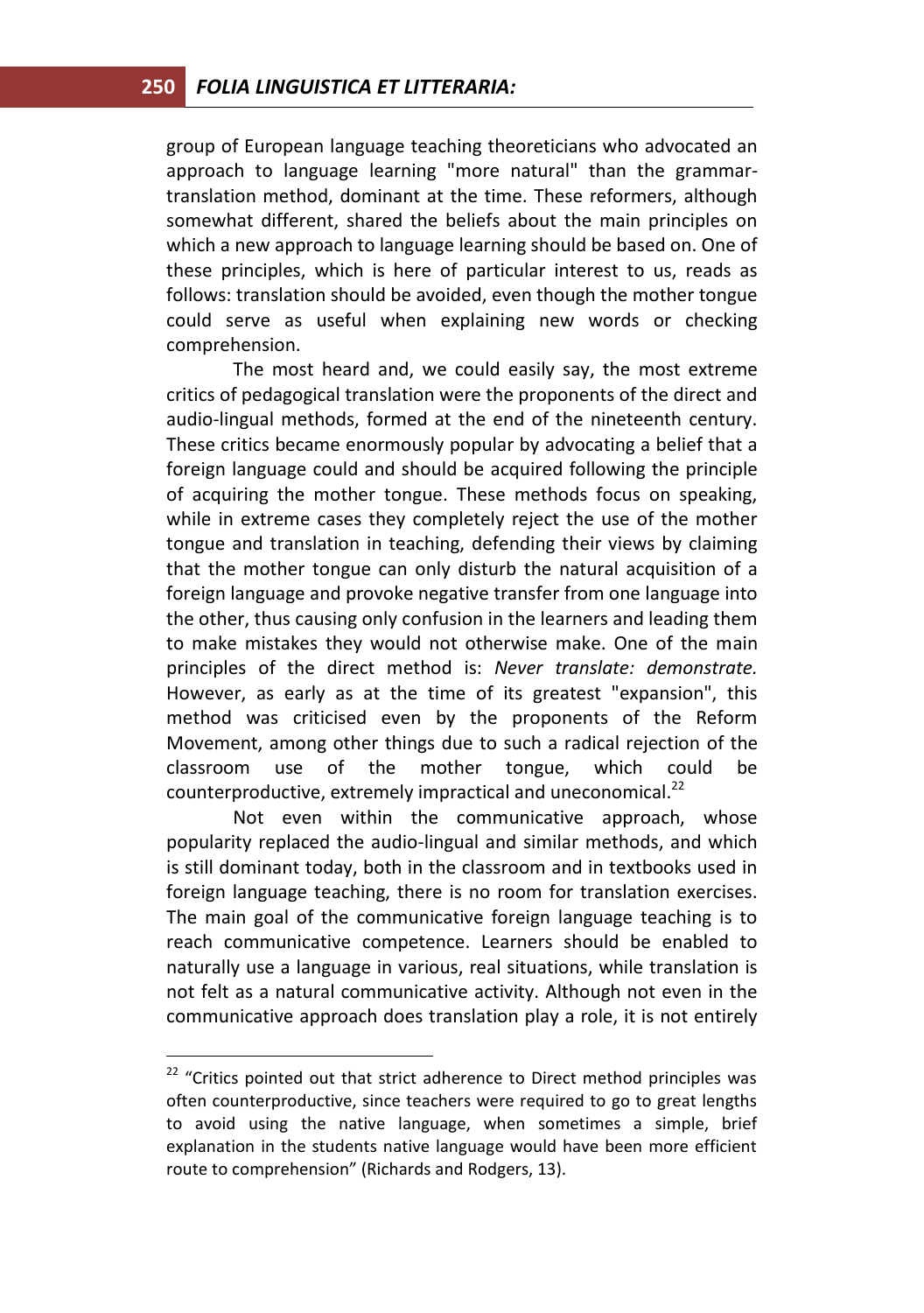rejected, at least when its explicative function and the function of text comprehension check are concerned. In the interpretation of the differences between the audio-lingual method and the communicative approach, Finocchiaro and Brumfit (91-93), among other things, talk about the differences based on the place of the mother tongue and translation in foreign language teaching, where, contrary to the principles of the audio-lingual method, the communicative approach allows a sensible use of the mother tongue when possible, and resorting to translation when the learners feel the need for it, or when they find it useful.

The most frequent arguments against the application of translation in foreign language teaching which appear in theory<sup>23</sup> can, therefore, be defined in several general views:

1. The use of the mother tongue, included in translation exercises, leads to negative interference between two languages. More specifically, translation makes learners always see one language from the point of view of the other language, which disturbs the natural learning of the foreign language and makes it impossible for the learners to "think in the foreign language", and is therefore harmful and counterproductive.

2. Translation is in itself an unnatural activity, highly specialised even, which in no way helps acquiring the four basic language skills: comprehension, speaking, reading, writing. Translation is most often seen as a specific skill, the fifth one, which refers to perfect knowledge of the mentioned skills. Freddi (239) says that a translated text can only serve as recognition of a good translation ability.

3. Translation limits the use of a language to only two skills (reading and writing) and by doing it a person acquires passive knowledge of the language.

4. Translation is a method which can lead to good results in working with learners who have a talent for literature and who enjoy grammatical and lexical specificities of a language, but not in working with average learners. In addition, translation should be used only for teaching professional translators.

5. Translation creates a wrong picture of each individual word having an equivalent in another language. The practice of translation in foreign language learning leads to obsession with individual words.

6. Translation is an exercise which demotivates learners (especially the translation in the L1-L2 direction), as they can never

 $^{23}$  Gatenby 1948/1967, Lado 1964, Krashen 1987, Marsh 1987, Coleman 1986.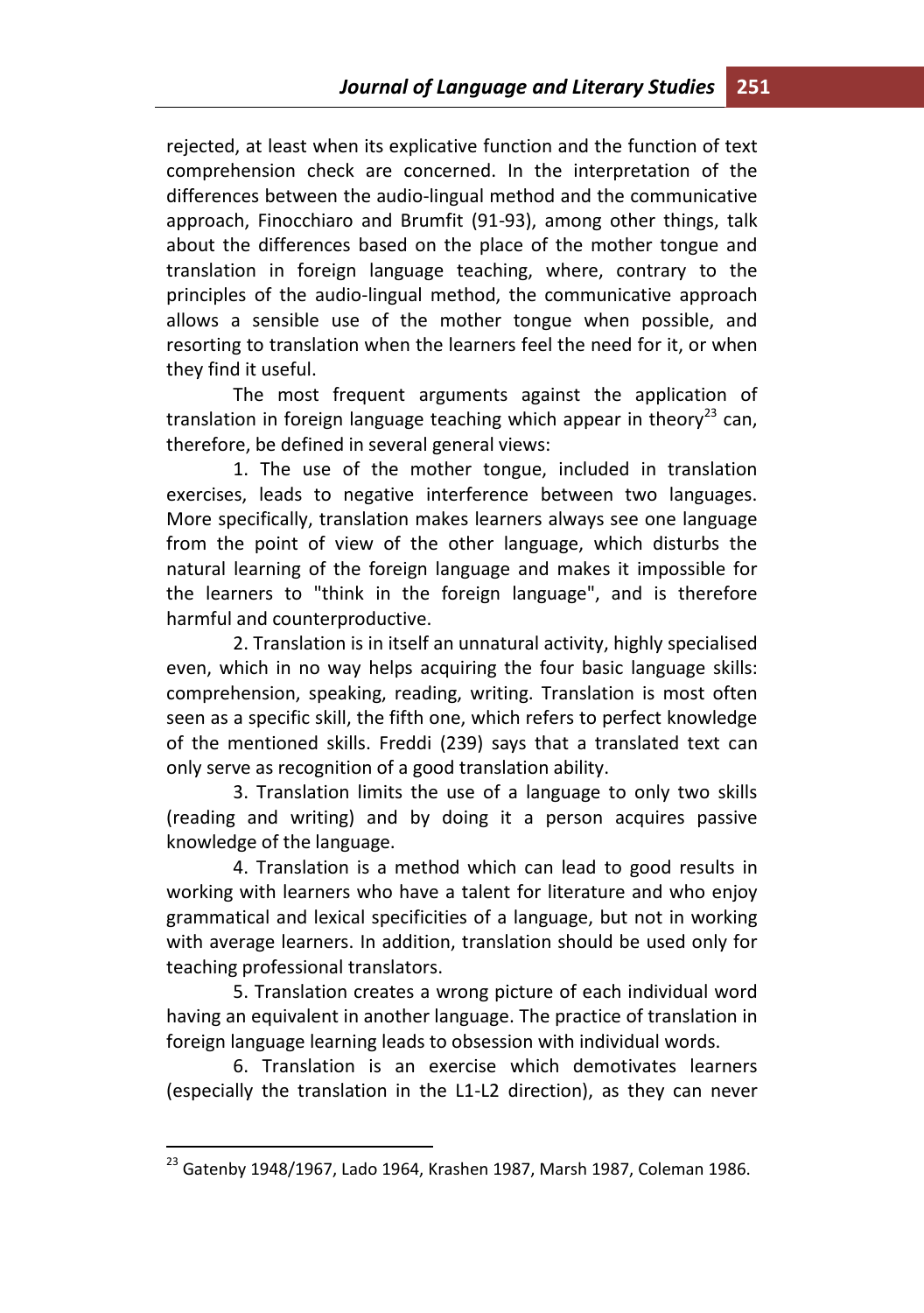reach the level of precision and stylistic perfection which characterises the professor's translation.

7. Translation into L2 clashes with the professional ethics claiming that translation should exclusively take the L2-L1 direction. At the root of this rule lies a belief that only by translating into the mother tongue can a person attain professional standards. Therefore, translation into L2 is not only useless and counterproductive, but it can also lead students to believe that they are qualified for professional translation in this direction.

#### **2.2. Translation and Language Teaching – positive views**

In relation to the above-mentioned negative views on pedagogical translation, we will list the following remarks and counterarguments under the following points (a - e):

*a) The listed negative views mainly refer to the translation understood in the manner of the grammar-translation method<sup>24</sup>, most often in the mother tongue → foreign language direction.* 

In the context of foreign language teaching, translation has usually been connected to this, largely outdated foreign language teaching method. The truth is that, even at the time when it was most criticised, this method survived and, for different reasons, in its more or less changed, "modernised" forms, it still survives in foreign language teaching, regardless of the teaching level<sup>25</sup>. Still, today there is an increasing number of authors who tend to root out the disbelief and distrust gathered around the notion of translation in foreign language didactics. What has caused the appearance of these feelings is exactly its immoderate, inadequate, and in a way exclusive use within the framework of the mentioned traditional grammartranslation method. Basing their views and arguments on the results of modern research in the field of the translation study, cognitive linguistics, and the methodology of teaching, these authors argue for the revaluation and reassessment of the importance, role, and place of translation in contemporary glottodidactics. In various ways, they tend to prove that, if applied in a right way, with a right aim, to a sensible

<sup>&</sup>lt;sup>24</sup> "Most criticisms of translation apply only to the limited and idiosyncratic uses of translation in the grammar-translation method and overlook the fact that translation can be used in many other ways". (Duff, 5-18)

<sup>25</sup> See: Carreres, 2, Di Sabato 2007, 48, Balboni, 233-234.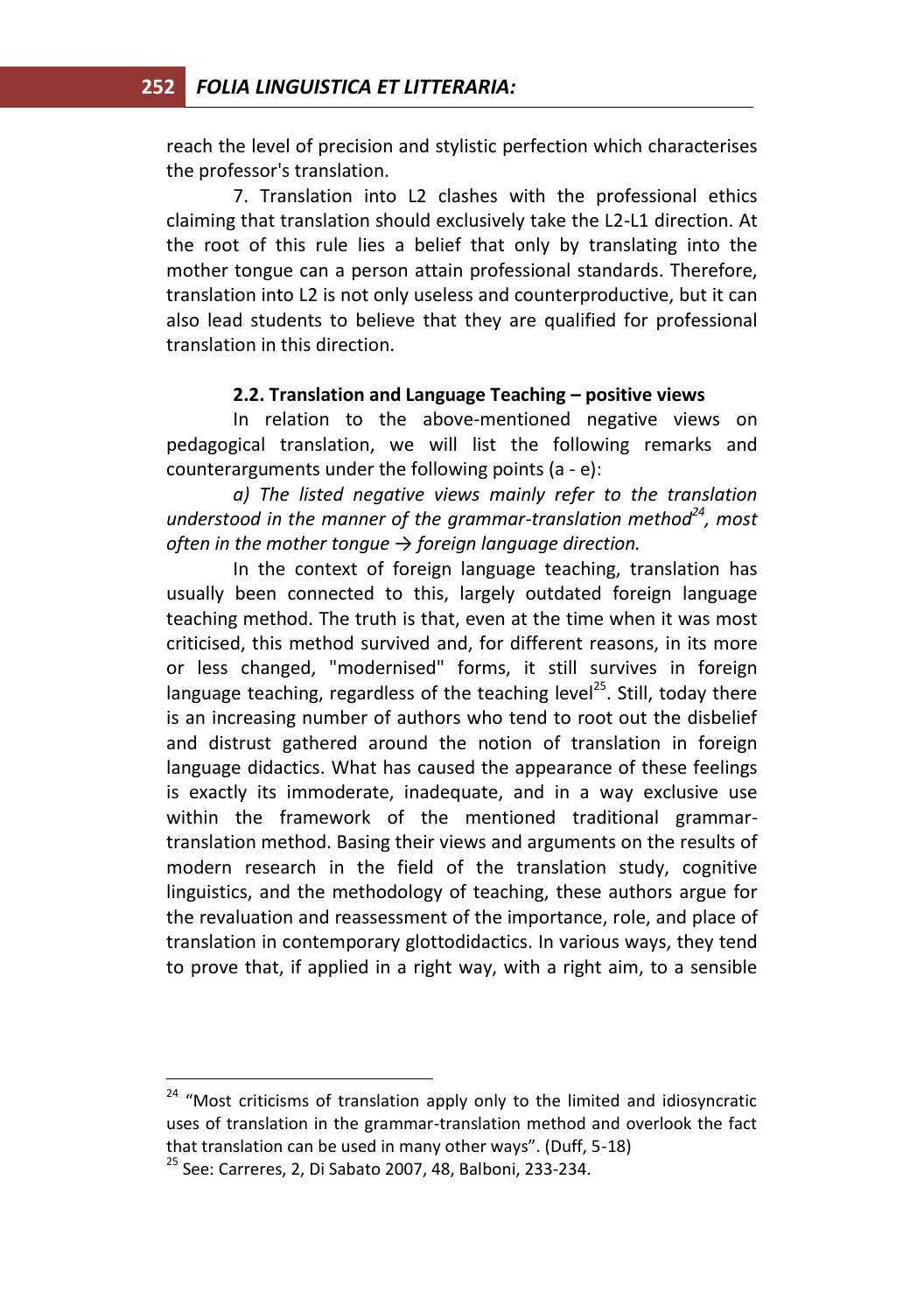degree $^{26}$ , and, most of all, in combination with other language exercises, translation can be very useful and it can lead to excellent results in foreign language teaching. Also, it is important to stress that from this, we can say positive perspective, translation is no longer regarded as a grammatical exercise (which is typical of the grammartranslation method), but as production of text, that is as a specific form of communication.

Besides the fact that there is little empirical evidence that is conclusive either for or against the use of translation activities in the foreign language classroom (Pym et al. 2013, Källkvist 2004; 2008), the main argument in favour of pedagogical translation Schjoldager 2004, 135) limits to the following standpoints, which she quotes from reference books:

- Translation improves language knowledge, verbal agility (Sewell, 142), linguistic accuracy (Duff, 7), and promotes critical reading (Stibbard, 15).
- Translation into the mother tongue saves time needed to check the text comprehension (Stibbard, 15), and helps to advance the passive knowledge of the foreign language which is being learned (Fraser, 112).
- Translation into a foreign language improves the knowledge and the active mastering of a foreign language (Snell-Hornby, 21).
- Translation into a foreign language has another good side, which is reflected in benevolently "forcing" learners to express a certain imposed idea/content in that language. This makes them step into its unknown spheres, otherwise avoided due to a fear of making writing mistakes (Duff, 7, Cook, 119, Campbell, 58).

To these views, we would like to add a fact that translation into the mother tongue serves as one of very efficient ways of evaluating possible flaws in language knowledge and language competence, in both a foreign language and the mother tongue, and also in the familiarity with extralinguistic reality, especially the one referring to the culture which uses the language in question. In the same way, the exercises in translation into the mother tongue based on the principle of learning through mistakes can help to fight the mentioned flaws.

*b) The image of the role of the mother tongue in foreign language learning, which forms the base for the majority of the listed* 

 $26$  "Translation is like a medicine in that if you get the right dose properly administrated it will have a curative effect; to the contrary, when used injudiciously it can prove harmful." (Danchev, 40).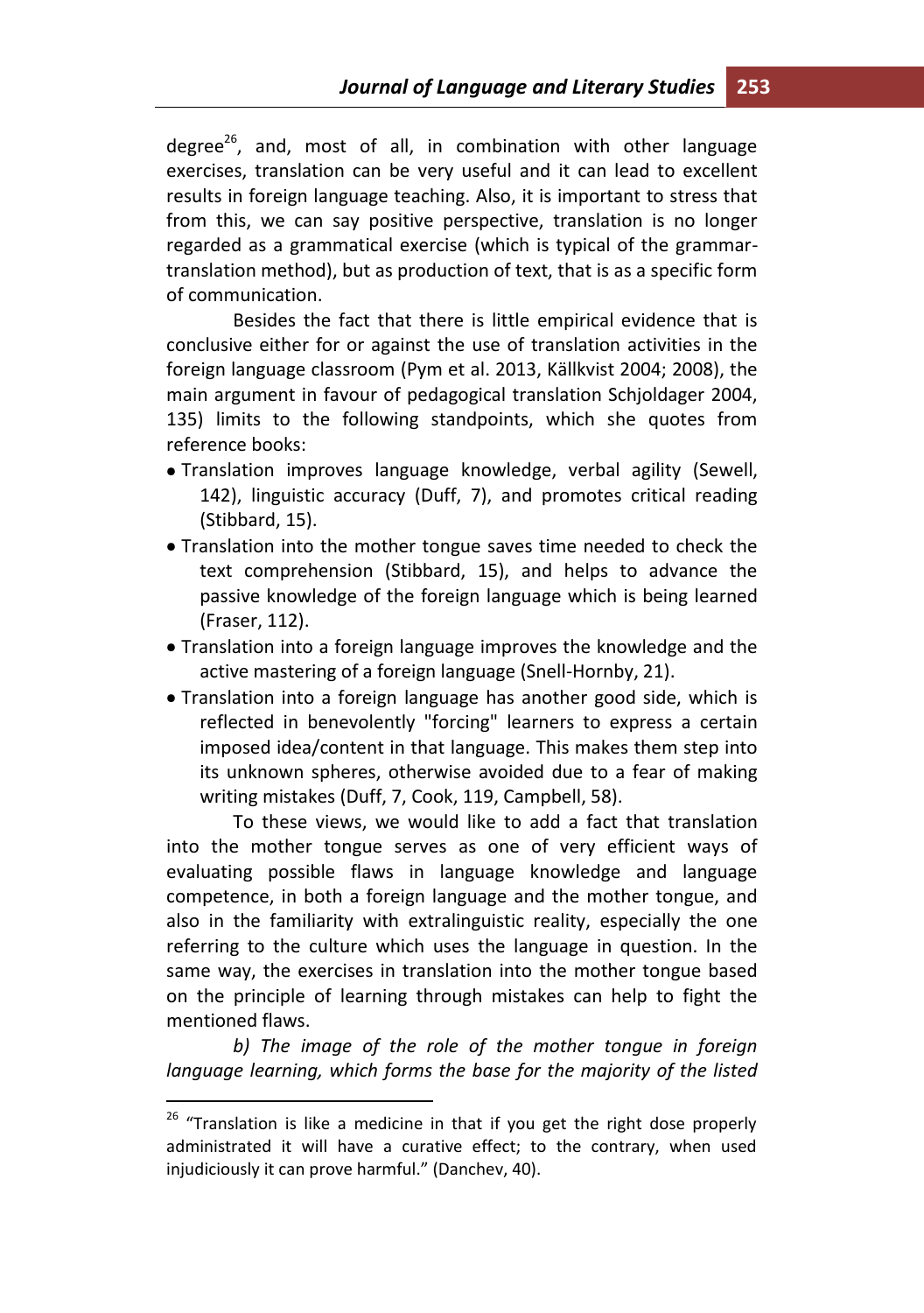*negative standpoints, does not agree with the stance coming from contemporary cognitive theory of learning.*

As House (59) says, the hypothesis that there is a negative influence of the mother tongue on foreign language learning has never been experimentally proven. Furthermore, contemporary theories on the way in which a foreign language is learned claim that, in learners' brain, it is natural and normal to have two simultaneous activities of the two languages and a shift from one code into the other one. Continuing the research showing that, although the lecturer in the classroom does not use the mother tongue, the learners make a comparison with it in their minds, feeling the mother tongue as a framework of reference, and "translate silently", Carreres (6) claims that translation can help the learner exactly to systematise and rationalise the learning mechanism, which is already taking place in the subconscious of his/her mind.

Translation as a language exercise, therefore, helps to develop the awareness of formal and functional differences and similarities between the mother tongue and a foreign language, which is exactly what prevents the negative interference from one language into the other<sup>27</sup>, and especially, as House (64) notices, translation suits a certain type of learners, such as mature people, university students, or scientists, who are more in favour of a systematic comparison between the mother tongue and a foreign language at the level of the word, sentence, text, collocation potential, and pragmatic use.

As for the claim that translation creates a wrong picture of each individual word having its equivalent in another language, Snell - Hornby (24-25) notes that, if translation is used in the classroom in a right way, it prevents learners from this exact possible and naive belief, which could be a negative consequence of translation using the wordby-word method, typical of the grammar-translation method.

In favour of the positive view on translation in foreign language teaching, many authors emphasise its significance in both acquiring and evaluating the skill at "reading for understanding". In his research on the role of translation as a cognitive strategy in the process of text comprehension written in a foreign language, Kern (442) claims that it

 $27$  "Using translation as an aid to communicative competence and as powerful consciousness-raising procedure, [...] paradoxically, counteract interference from the mother tongue – the very reversal of the strongest argument against translation in the past" House (69).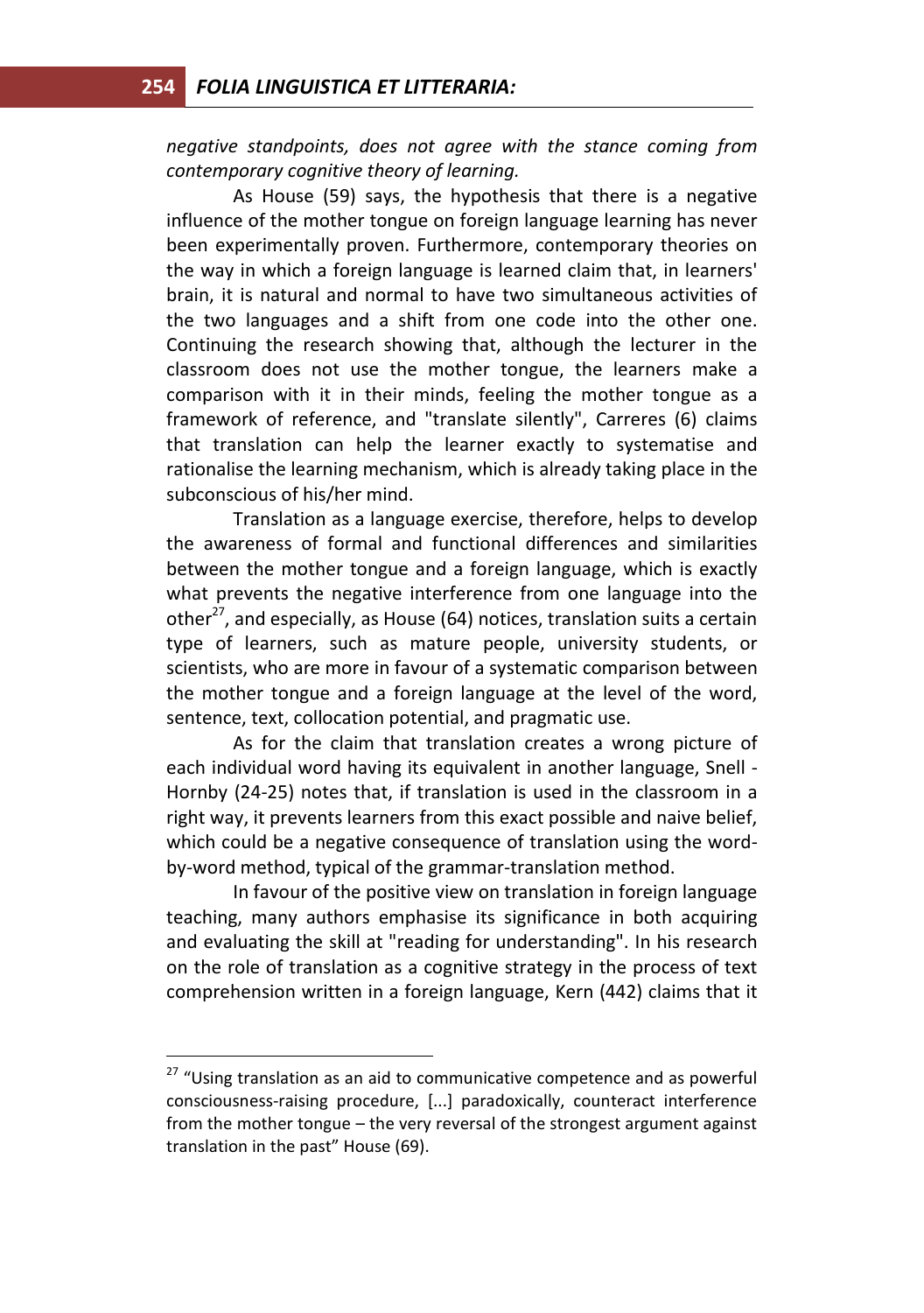is translation exactly that learners use to a large degree in order to understand the text.

As for the "natural" acquisition of a foreign language, using the principle of the acquisition of the mother tongue, it was already proven in the negative practice of the direct and audio-lingual methods that, for a number of different reasons, it was naive and impossible to expect this in real conditions.

*c) The standpoint that translation exercises demotivate the learner must not be generalised in any way, at least when it comes to translation at the university level of foreign language teaching.* 

It seems that in this respect the main role is played by the way in which translation is used in class and the manner in which tasks are presented to learners/university students. If translation exercises include appropriate texts, chosen on the basis of their suitability for the needs of a certain level of language competence, if the attention (especially at lower levels of language competence) is primarily focused on the process instead of the product of translation, and if a discussion about possible translation versions is involved, there is no room for frustration and a lack of motivation. On the contrary, in reference books we find papers talking about a positive view on translation by foreign language university students, and this kind of view is also supported by our research carried out at the language departments of the Faculty of Philology at University of Montenegro. To this we are going to dedicate one of the following sections.

*d) Only in ideal cases and in theory is it possible to image a translator who translates only into his/her mother tonque – practice tells us an entirely different story.*

This counterargument refers to the last of the listed negative views, which speaks specifically of translation in the mother tongue – foreign language direction. The claim that only in translation into the mother tongue can professional standards be attained has probably survived due to the fact that for a long period of time, the only and the main subject of research in the field of translation used to be literary translation, and in this case, the same claim is most often true. However, today there is a huge demand for narrowly specialised translators in the field of economics, law, business, etc, who possess certain professional knowledge of a certain area of study, thus also being familiar with its specific terminology, even to a larger degree than an average native speaker who is not specialised in the given area of human knowledge. Also, as Schjoldager (136-137) notices, it is unrealistic to expect every language to have a translator-native speaker. In this respect, the authoress stresses the example of the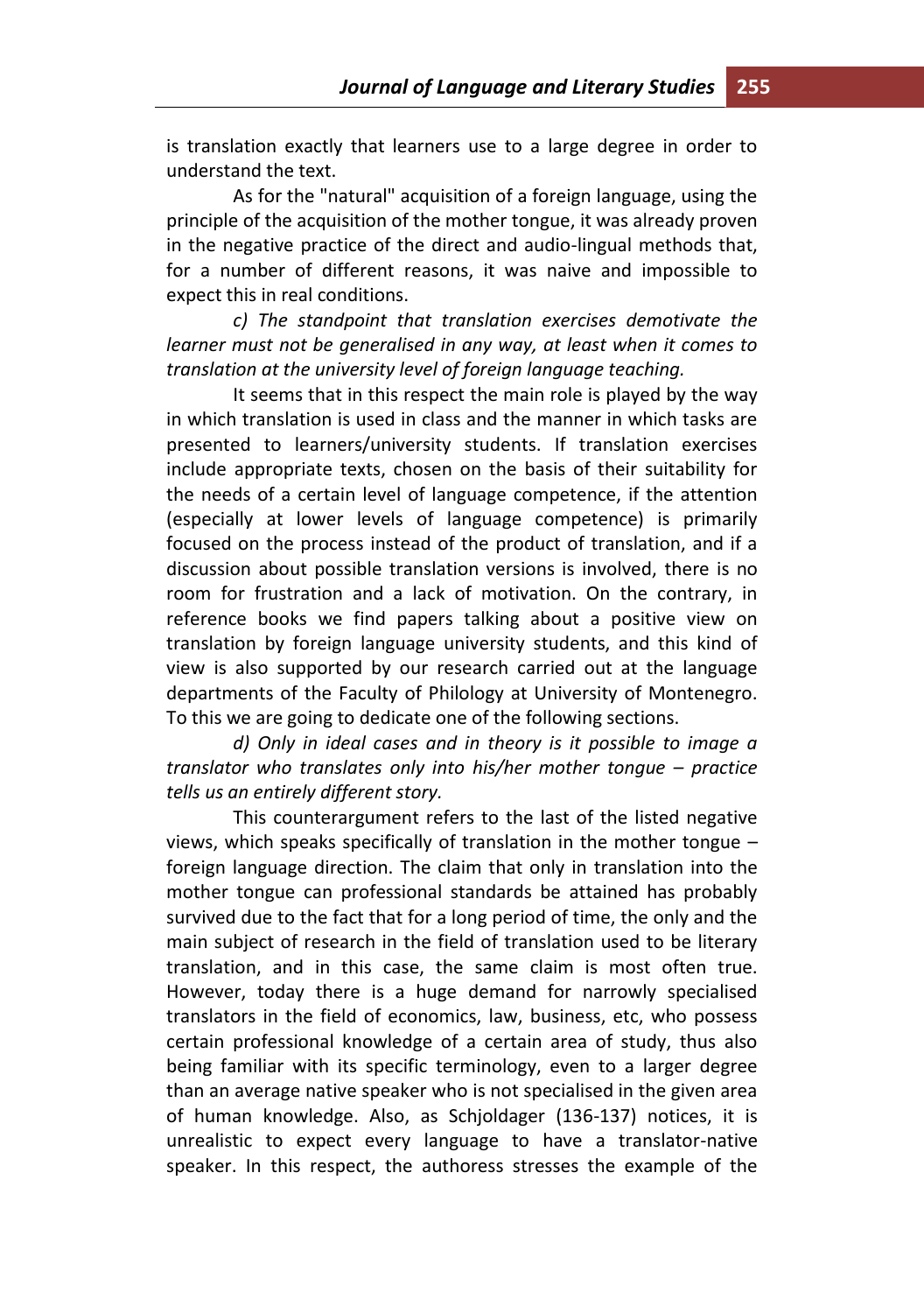English language most of all, noting that there is less interest in learning foreign languages in English-speaking environments than in other speaking environments. As an example, she mentions a lack of the translators who translate from Finnish and Danish into English. A similar principle can also apply to many other languages. With regard to this problem, some authors point out that in language learning at the university level translation into L2 must in no way be neglected as it is a skill which the students will be needing in professional life.<sup>28</sup>

Anyway, when it comes to the direction of translation, we think that translation into a foreign language and translation into the mother tongue should be regarded as two separate processes, and that their own specific characteristics should be taken into consideration, both when introducing translation into foreign language teaching and when discussing its role in this kind of teaching. It is noticeable that reference books most often talk about translation in a generalised way (while this term frequently refers only to translation into a foreign language) thus placing two different processes under the same umbrella. Likewise, the same conclusions and statements cannot apply to written and oral translation equally. With regard to this kind of imprecision, we disagree with both the opponents and adherents of pedagogical translation.

*e) The criticism of pedagogical translation is most often generalised and refers to foreign language teaching in general, regardless of the level at which it takes place.* 

The role of translation in foreign language teaching cannot be the same and equally important at all language learning levels; therefore, it is inappropriate to approach this role always in the same manner. The motive for and aim of studying a language at the university level in no way can or should correspond to the motives for and aims of learning a language at the elementary and secondary education level, or at the level of private schools and foreign language courses, applied or specialist studies. If at other levels of learning the aim is primarily to attain the speaking skill and master competence in a specific segment of language (e.g. technical languages), at the philological university studies, a foreign language is studied in detail at all its levels, whereas its structure is compared to the structure of the mother tongue with the aim of increasing the awareness of the similarities and differences between the two languages, and also between the cultures of the peoples using these languages.

 $28$  Carreres (6), Larsen (95), Klein-Braley and Franklin (54-55).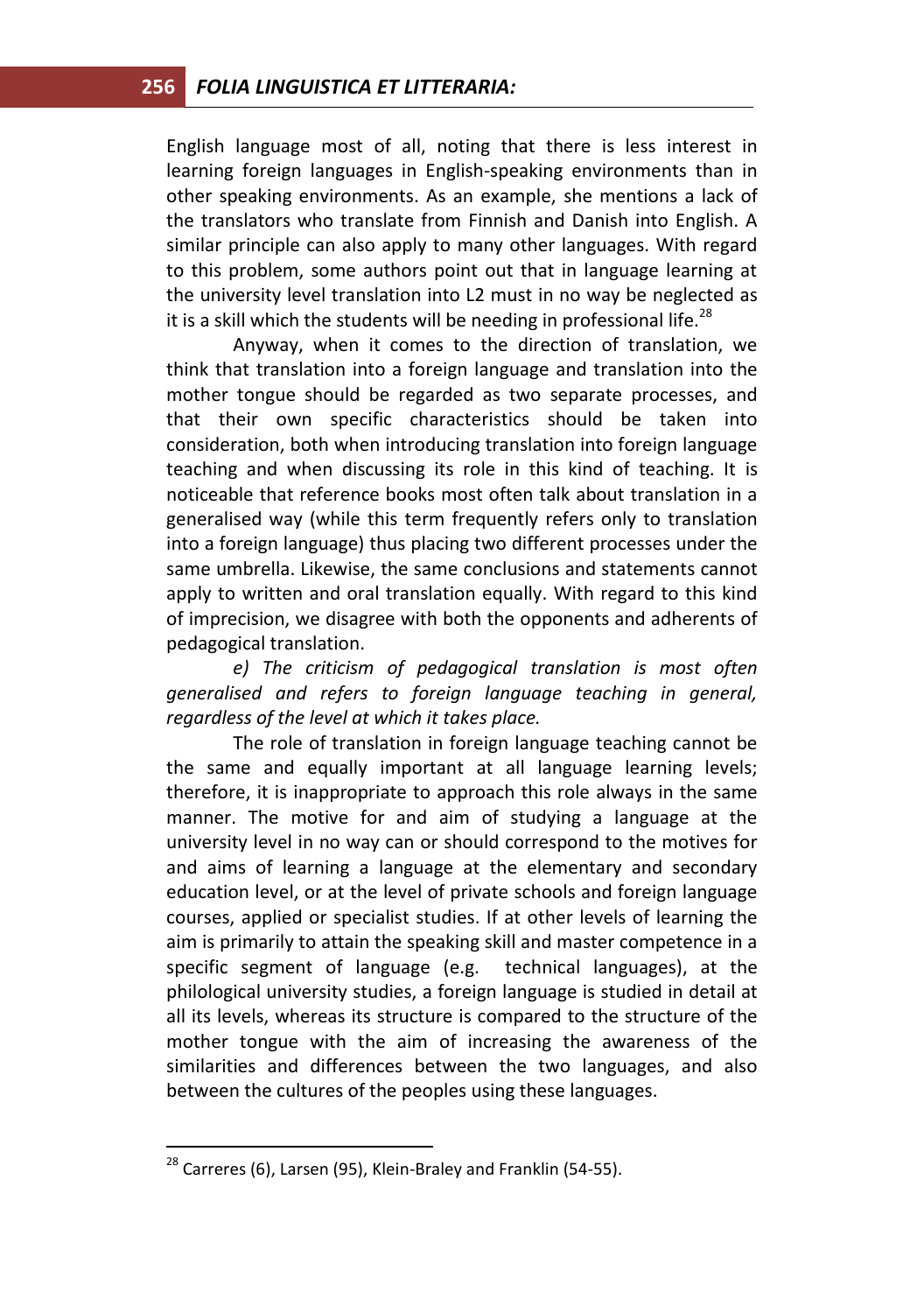#### **3. Empirical Research**

In the beginning, the arguments in favour of reintroducing translation in LS classrooms were mostly based on knowledge of the translation study, cognitive linguistics, glottodidactics, etc; personal impressions and individual reflections resulting from the practice of certain authors, and few sporadic empirical pieces of research. Apart from the fact that the majority of these few pieces of research included an analysis of usefulness of the grammar-translation method in foreign language teaching and learning, they mainly concerned translation into a foreign language and usually dealt with an analysis of reasonableness of its role in evaluating the knowledge of learners/students (e.g. Klein-Braley 1996, Buck 1992, Larsen 1990).

After years of predominantly theoretical work, the 21 $^{\rm st}$  century literature on the subject shows us "the higher incidence of empirical contributions that contrast and measure the impact of translation-based and non-translation-based activities on students' performance in different areas of language competence (e.g. writing, vocabulary, grammar)". (Peverati, 15)

Nevertheless, the question about whether translation as a teaching activity leads to better results in foreign language learning still does not have a unique, generally acceptable and generally accepted answer. The research findings vary, depending on the type of translation involved and student levels. As Peverati (15) summarizes it, some of these studies do not show "significant enhancement deriving from the use of translation over other monolingual activities, or even negative effects (e.g. Schjoldager 2003, 2004, Källkvist 2004, 2008)", while some of them show that, "compared to non-contrastive tasks, translation task generate higher levels of student-initiated vocabularyrelated reflection and classroom interaction (e.g. Källkvist 2013), more syntactic accuracy (e.g. Ghia 2011, 2012), as well as more vocabulary retention (e.g. Lertola 2012)." (Peverati, 15).

### **3.1. Aim, Role, and Importance of Translation in Language Teaching at the University Level from the Perspective of Students**

When it comes to empirical research, in addition to the revision of the purposefulness of translation use in foreign language teaching, which we have previously briefly mentioned, in reference books we can also find research dealing with the relation between university teachers or university students of foreign languages and translation as teaching activity, and with the students' expectations in terms of its application in the teaching process (e.g. Pym et al. 2013,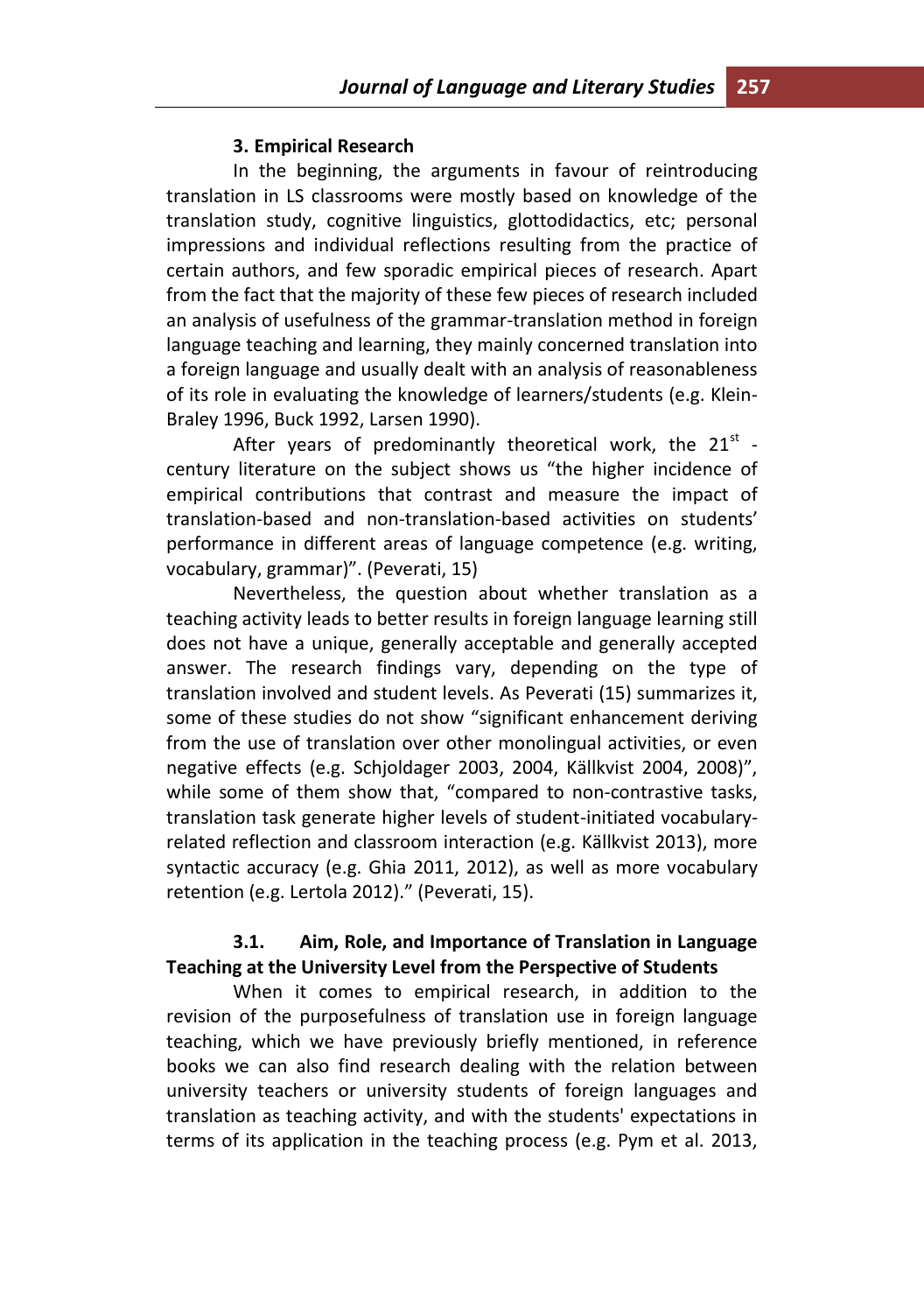Peverati 2014, Machida 2008, Liao 2006, Horwitz 1988, Hsieh 2000, Prince 1996).

The results of such research were also presented by Carreres (2006). With the aim of proving the claim that translation should be a constituent part of teaching activities at the university level language studies, she conducted research taking a sample of students of the Spanish language at the University of Cambridge. The research took the form of a questionnaire and was supposed to provide data on how students see the importance and purpose of translation exercises at the university level undergraduate studies. The results showed that all of the participants (31 in total) thought that translation should be a constituent part of the teaching programme. In addition, they regarded this teaching activity as useful, while more than a half of them stated that translation exercises were more useful than all the other language exercises. Also, in favour of her hypothesis that insisting on a strict division between glottodidactic and professional-didactic translation does more damage than good, and that in practice it is difficult to draw this dividing line, is also the fact that the students thought that, to a certain extent, translation exercises also prepared them for professional translation practice, although this was not included in the main aim of translation teaching within the undergraduate foreign language programmes at the mentioned University.

Similar results came from the research we conducted with two generations of foreign language students.<sup>29</sup> Within this research students from five language departments at the Faculty of Philology of the University of Montenegro (Department of English, French, German, Russian, and Italian languages and literature), were questioned about the place and purposefulness of translation teaching. It is necessary to emphasize that at each of the five listed language departments, translation is primarily used as a language exercise, that the aim of the teaching is not training professional translators (but language teachers), and that the theoretical bases of translation are not included in the teaching plan and programme at this level of the studies.

The questionnaire was anonymous, it contained eight closed questions, and was answered by 127 undergraduate students of the second and third years at the five listed departments, regardless of their sex, success, and maturity, or of whether they had gained any knowledge of the given foreign language during their previous

 $29$ One part of the research results was presented in the proceedings of the international scientific conference: Piletić, D. (2011).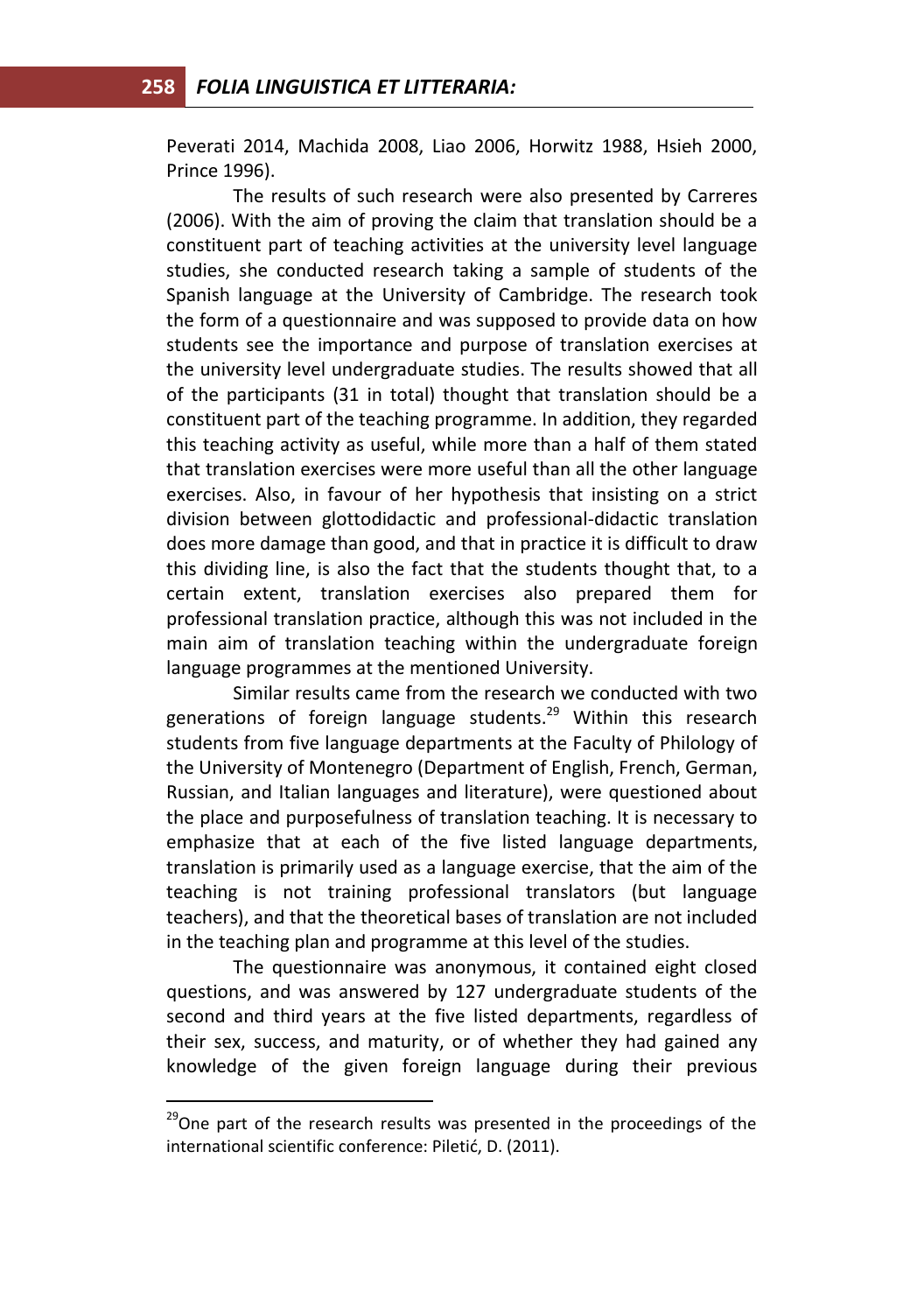education. The students were allowed to circle one of the three answers offered to every question, and also to comment on each of the chosen answers. The fact that only a few questions, and the very small percentage of them (2 % at the most), remained unanswered, that the great majority of the questioned students chose to comment on their answers, as well as the very content of the comment, lead us to conclude that the students were interested in this type of cooperation, that their answers were sincere, therefore that the survey was a success. The table with the detailed results regarding individual questions and the students' comments on individual questions are to be found in the Appendix (a, b) to this paper.

In addition to the fact that students of different foreign languages studied at various departments were the ones who filled in the questionnaire, that the way in which the exercises themselves were conceptualised differs depending on the very department, and that, naturally, there are individual differences among professors who coordinate the exercises, by analysing the results, we have also derived a general conclusion, which says that:

- 97% of students think that translation exercises should exist at the foreign language undergraduate studies;
- 97 % of students reckon that translation studies are important in both language learning and gaining the translation skill;
- 98 % of students think that exercises in translation from the mother tongue into a foreign language are useful in foreign language learning;
- 97 % of students hold that exercises in translation from a foreign language are useful in advancing the knowledge of a foreign language and the mother tongue;
- 97 % of students think that exercises in translation from a foreign language are useful in gaining translation competence;
- 96 % of students like attending translation exercises.

Therefore, in a similar way as the results of the research conducted by Carreres (2006), our results show that the students eagerly attend translation exercises and think that with their help they can advance in foreign language learning and gaining the translation skill. However, there arises a question whether their opinion can be rationalised and to what extent it depends on their presumption concerning translation itself. This makes us go back to a previously mentioned statement that we still do not have empirically gained results which could give us concrete answers. Still, we have to agree that, if the students see translation as useful and if they eagerly follow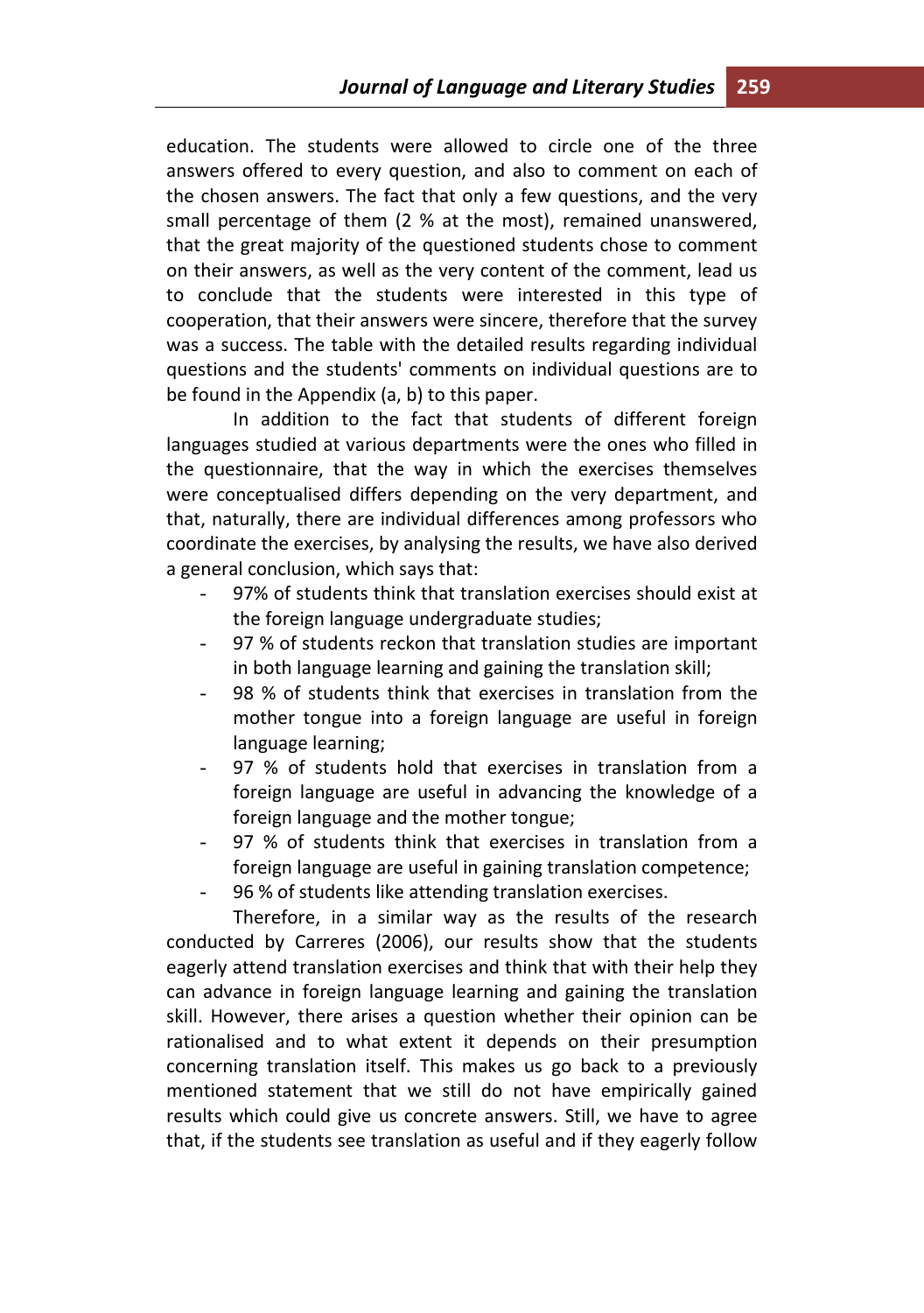translation teaching, the main, although not the only one, precondition for deriving a benefit from translation has been fulfilled.

Penelope Sewell (2004) tried to offer possible answers to the question why students love translation classes so much. In a picturesque title of her work: "Students buzz round the translation class like bees round the honey pot-why?", she makes a statement at the same time posing a question, to which, as she says, she tends to find an answer in an individual impression based on her teaching practice but also on scientifically rooted facts.

Sewell, more precisely, notices that her students at the Department of French at the Birkbeck University of London, in addition to having language classes conceptualised very well according to the principles of the communicative approach, constantly ask for written translation exercises. This fact inspired the authoress to try to understand what it is that translation has to offer, being at the same time an element a communicative class is lacking in. In this respect, she offers five possible explanations supporting them by scientific data on foreign language learning, found in psychology and psycholinguistics. More precisely, the authoress supposes that the students like translation because it has a positive influence on strengthening their self-confidence, makes it possible for them to present themselves in front of the colleagues and the professor in an as positive light as possible, to get satisfaction from the effort they have made in the form of translation as a product of their individual work, to feel autonomous. In her last argument, Sewell relies on the theory of cognitive styles and says that translation definitely suits introverts. As for the cognitive styles, House (64) also notes that translation suits students as they belong to the group of learners who, during the learning process, eagerly rely on a systematic comparison between the mother tongue and a foreign language.

#### **4. Conclusion remarks**

The notion of translation is inextricably linked to the notion of foreign language didactics. Whether this connection has positive or negative connotations, the fact is that translation has been used as the method or one of the methods or techniques in foreign language learning and teaching. Although in its long history of existence and application, this method has undergone changeable destiny, it is, in a more or less modified version, still present today at different language learning levels, but with an important difference: translation is no longer the only language exercise, whereas the acquisition of grammar is not the sole aim of language learning. In addition to being applied in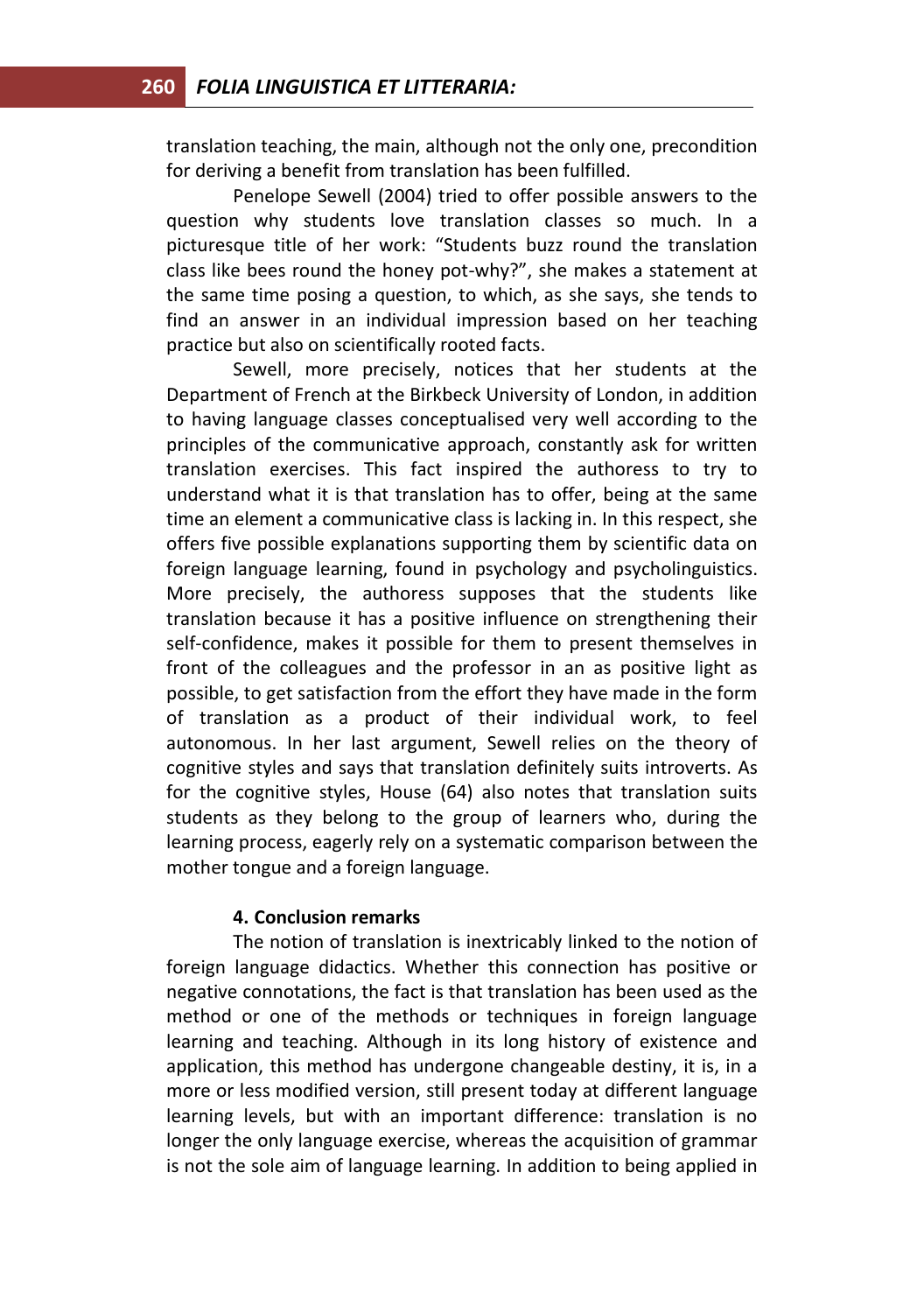foreign language teaching at different levels, and in education and teaching of professional translators, translation is also on the curriculum of language departments at a great number of world universities.

As opposed to the standpoint of a certain number of experts in applied translation studies, who define a clear boundary between glottodidactic and professional-didactic translation, the results of the listed pieces of research indicate that students expect the pedagogical translation, included in the programme of the foreign language university studies, to provide them with specific training that will prepare them for work on the translation market, which is especially reasonable in those situations when social circumstances impose this as a need.

#### **Works Cited:**

- Balboni, P. *Le sfide di Babele*, Torino: UTET Università, 2006.
- Calvi, M. V.. *La traduzione nell'insegnamento delle lingue e nello studio dei linguaggi specialistici,* 2003
- http://www.ledonline.it/ledonline/tradurrespagnolo\_02\_calvi.pdf. 23.04.2019
- Campbell, S. *Translation into the Second Language*. London and New York: Longman, 1998
- Carreres, A.. *Strange bedfellows: Translation and Language teaching. The teaching of translation into L2 in modern languages degrees; uses and limitations,* 2006
- http://www.cttic.org/ACTI/ papers/Carreres.pdf. 22.04.2019
- Coleman, J. A. "Requiem for the Prose? The disappointing reality behind the cherished ideals". In *Modern Languages in Scotland, 29*. (1986): 98–105.
- Cook, G.. "Use of translation in language teaching". In M. Baker (Ed.), *RoutledgeEncyclopedia of Translation Studies,* New York and London: Routledge, (2001): 117–120
- Cook, G.. *Translation in Language Teaching*, Oxford University Press, 2010
- Danchev, A. "The Controversy over Translation in Foreign Language Teaching". *Translation in Foreign Language Teaching*. Paris. Round Table FIT-UNESCO. (1983): 40-45.
- Druce, P.M. "Attitudes to the Use of L1 and Translation in Second Language Teaching and Learning. In *Journal of Second Language Teaching and Research. Vol* 2, *No 1,* 2012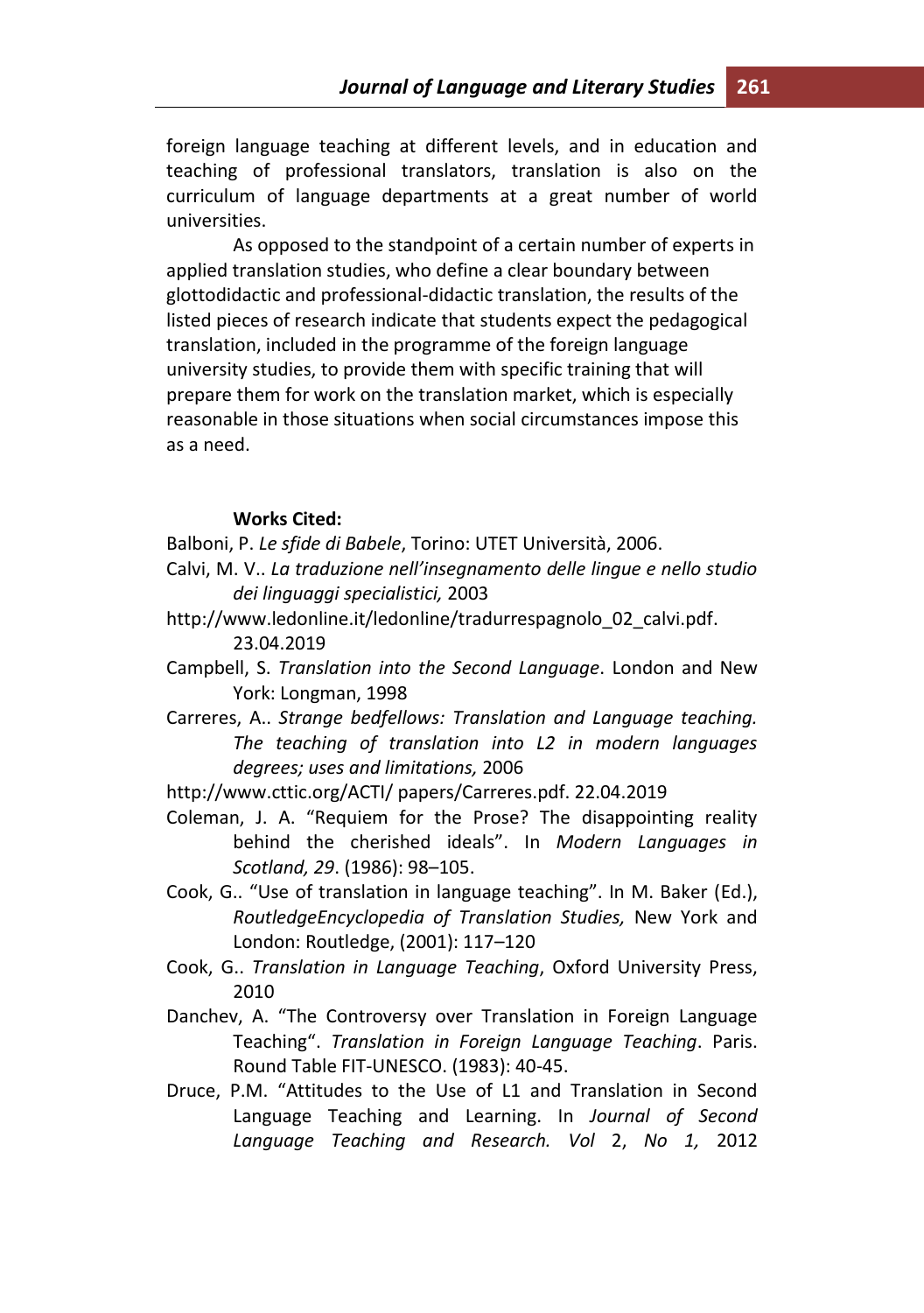http://pops.uclan.ac.uk/index.php/jsltr/issue/view/11. 23.04.2019

- Druce, P.M. "Attitudes to the Use of L1 and Translation in Second Language Teaching and Learning. In *Journal of Second Language Teaching and Research (Part 2), Vol 4, No 2,* 2015. http://pops.uclan.ac.uk/index.php/jsltr/issue/archive*.*23.04.20 19.
- Duff, A. *Translation*, Oxford, OUP, 1989/1992
- Di Sabato, B. "La traduzione e l'apprendimento/insegnamento delle lingue." In *Studi di Glottodidattica* (2007): 47-57

http://www.glottodidattica.net/Articoli/articolo1\_04.pdf. 15.10.2010

- Di Sabato, B. "Apprendere a mediare. Per un nuovo ruolo della traduzione nella classedi lingue". In *Traduttori e traduzioni*, C. Vallini, V. Caruso, and A. De Meo (Eds). Naples: Liguori, (2011): 227-243.
- Faber, P. "Translation Competence and Language Awerness". In *Language Awerness* 7, 1. (1998): 9-21
- Finocchiaro M, Christopher B. *The functional-notional approach.* Oxford: Oxford University Press, 1983
- Fraser, J. "'I Understand the French, But I Don't Know How to Put It Into English'. Developing Undergraduates' Awareness of and Confidence in the Translation Process". In P. Sewell and I. Higgins (Eds), *Teaching Translation in Universities: Present and FuturePerspectives,* London: CILT. (1996): 121–134.
- Freddi, G. (1999). *Psicolinguistica, sociolinguistica, glottodidattica*, Torino, UTET.
- Gatenby, E. V. "Translation in the Classroom". W. R. Lee (ed.), *E.L.T.Selections 2. Articles from the journal English Language Teaching,* London: Oxford University Press. (1948/1967): 65– 70.
- Ghia, E. "The acquisition of L2 syntax through audiovisual translation". InA.Serban, A. Matamala, and J.-M. Lavaur (Eds) *Audiovisual Translation in Close-Up. Practical and Theoretical Approaches*, Bern: Peter Lang. (2011): 95-112.
- Ghia, E. *Subtitling Matters. New Perspectives on Subtitling and Foreign Language*
- *Learning*. Bern: Peter Lang, 2012.
- Gomes Ferreira, S. M. *Following the Paths of Translation in Language Teaching: From Disregard in the Past Towards the 21st Century,*  1999.
- https://dialnet.unirioja.es/descarga/articulo/4925307.pdf. 15. 10. 2010.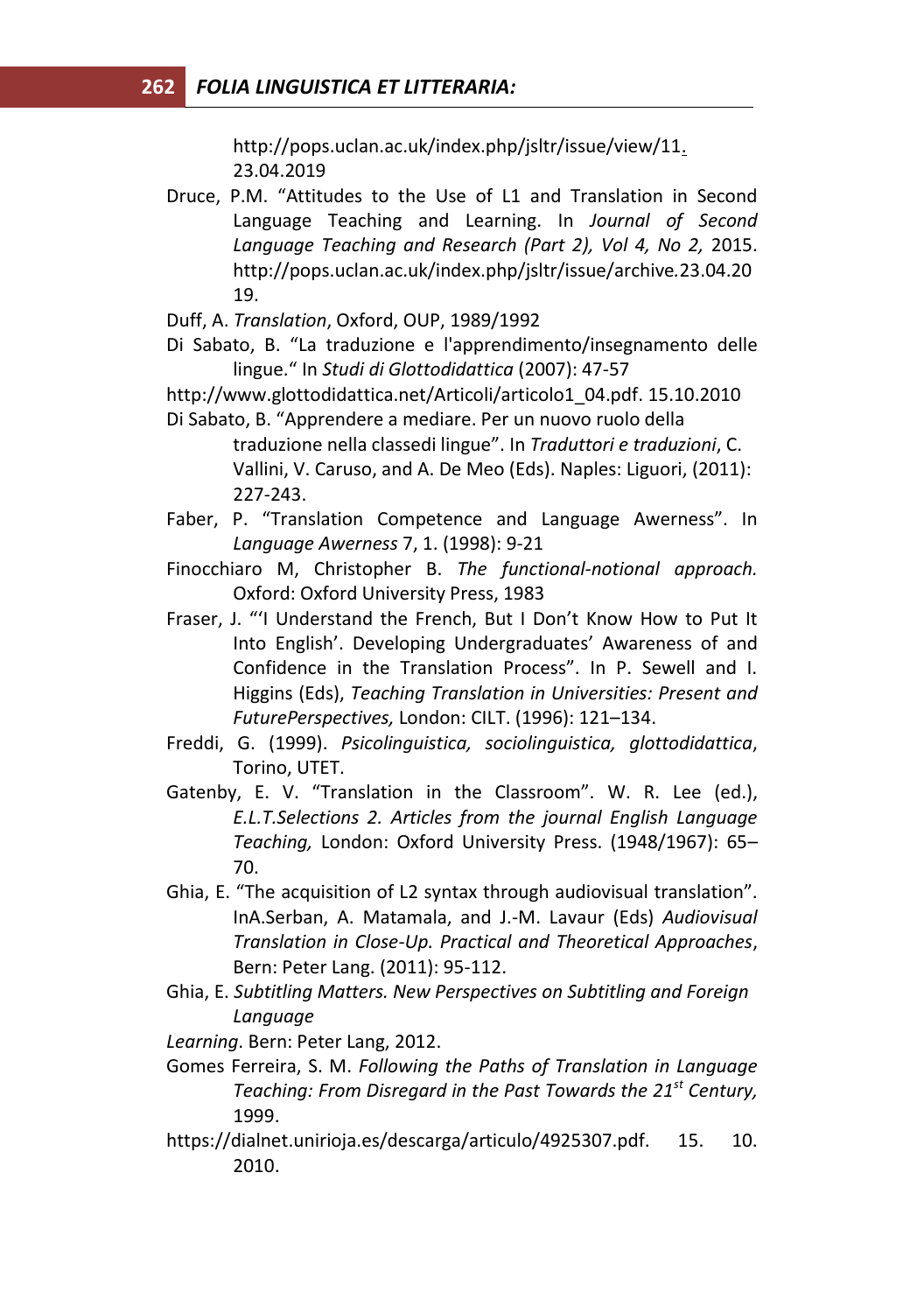- González Davies, M. *Multiple Voices in the Translation Classroom*, Amsterdam and Philadelphia, John Benjamins, 2004.
- González Davies, M "Translation: Why the Bad Press? A Natural Activity in an Increasingly Bilingual World". *Humanising Language Teaching* 9 (2), 2007. http://www.hltmag.co.uk/mar07/mart02.htm. 05.02.2014.
- House, J. *Translation,* Oxford University Press, 2009.
- Källkvist, M. "The effect of translation exercises versus gap-exercises on thelearning of difficult L2 structures: Preliminary results of an empirical study". In K. Malmkjær (Ed) *Translation in Undergraduate Degree Programmes*.Amsterdam and Philadelphia: John Benjamins, (2004): 163-184.
- Källkvist, M. "L1-L2 translation versus no translation: A longitudinal study of focus-on-form within a meaning-focused curriculum". In L. Ortega and H. Byrnes (Eds). *The Longitudinal Study ofAdvanced L2 Capacities*. London and New York: Routledge, (2008): 82-2002.
- Källkvist, M. "Languaging in translation tasks used in a university setting: Particular potential for student agency?". In *The Modern Language Journal* 97 (1), (2013): 217-238.
- Kasmer, W. "The role of translation in the EFL/ESL classroom", 1999. www.birmingham.ac.uk/Documents/collegeartslaw/cels/.../ka smer2.pdf. 5.12.2013
- Keith H, Mason I. (Eds). *Translation in the modern languages degree*, London, Centre for Information on Language Teaching and Research, 1987.
- Klein-Braley, C. and Franklin, P. "The foreigner in the refrigerator, remarks about teaching translation to university students of foreign languages". In K. Malmkjaer (Ed.), *Translation and Language Teaching*. Manchester, UK: St. Jerome. (1998): 53- 61.
- Klein-Braley, C. "Teaching Translation, a Brief for the Future". In P. Sewell, I. Higgins (Eds), *Teaching Translation in Universities. Present and Future Perspectives,* London: Association for French Language Studies & Centre for Information on Language Teaching and Research. (1996): 15-30.
- Krashen, S. D. *Principles and Practice in Second Language Acquisition*. New York: Prentice-Hall International, 1987.
- Lado, R. *Language Teaching. A Scientific Approach*. New York, San Francisco, Toronto and London:McGraw-Hill Inc, 1964.
- Landone, E. *Consciousness-raising e la traduzione per unità lessicali,*  2008.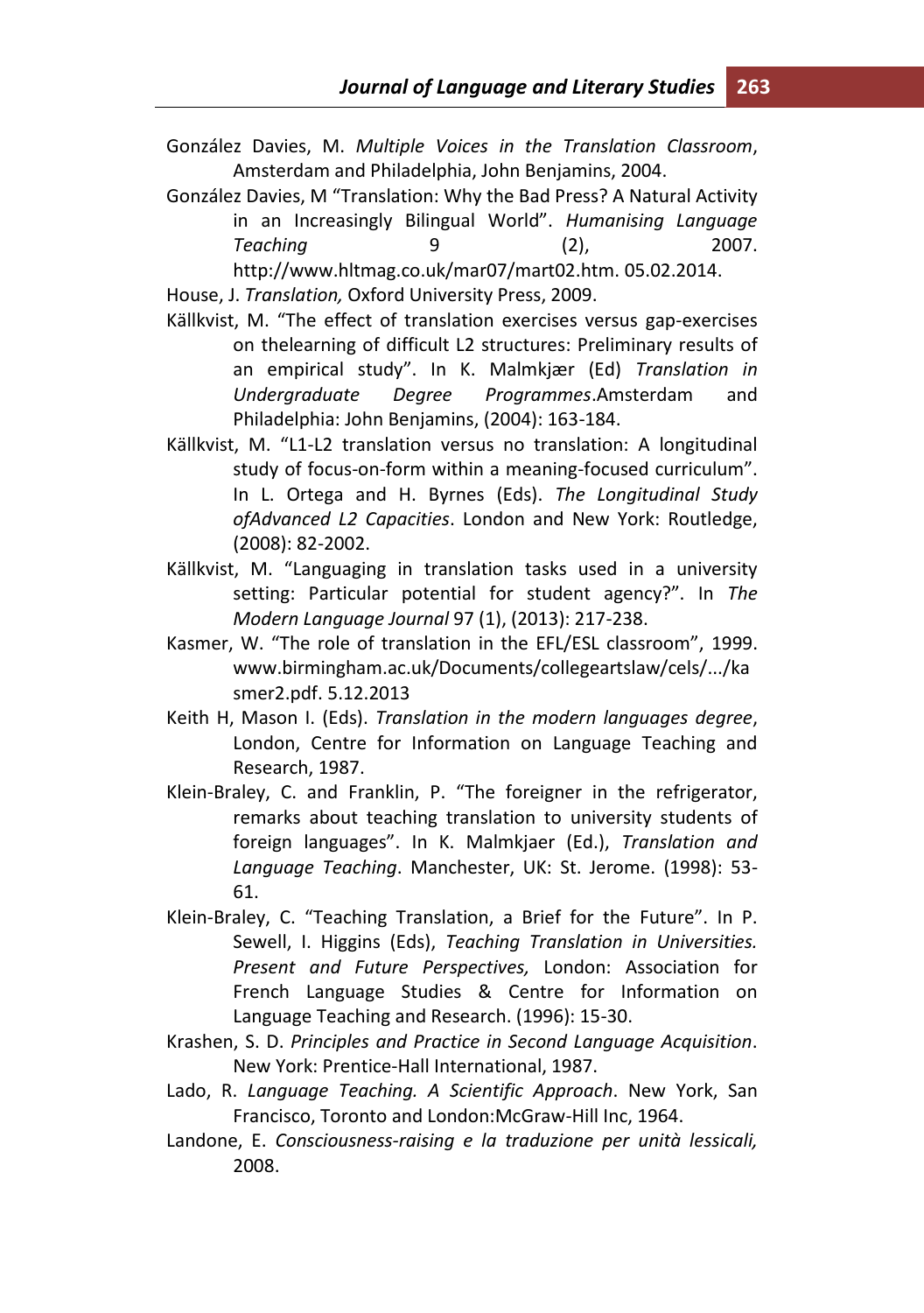https://cvc.cervantes.es/literatura/aispi/pdf/14/14\_145.pdf*.*5. 12.2013.

- Lavault, E. *Les fonctions de la traduction dans l'enseignement des langues*, Paris,Didier Erudition, 1985.
- Leonardi, V. *The Role of Pedagogical Translation in Second Language Acquisition. From Theory to Practice*. Bern: Peter Lang, 2010.
- Lertola, J. "The effect of the subtitling task on vocabulary learning". In A. Pym and D. Orrego-Carmona (Eds)*Translation Research Projects 4*..Tarragona: Intercultural Studies Group, (2012): 61- 70.
- Liao, P. "EFL learners' beliefs about and strategy use of translation in English learning" *RELC Journal* **37:2.** (2006): **191-215**.
- Machida, S. *A Step Forward to Using Translation to Teach a Foreign/Second Language*, 2008. https://pdfs.semanticscholar.org/ee42/18ea86469b116d5c3e5 b938aa86cdb94aead.pdf 5.10.2010.
- Malmkjær K. (Ed.). *Translation and language teaching. Languageteaching and translation.* Manchester, St Jerome, 1998.
- Malmkjær K. (Ed.) *Translation in Undergraduate Degree Programmes*, Amsterdam/Philadelphia, John Benjamins Publishing Company, 2004.
- Marsh, M. "The value of L1 > L2 translation on undergraduate courses in modern languages". In H. Keith & I. Mason (Eds), *Translation in the Modern Languages Degree:Proceedings of a conference held at Heriot-Watt University, Edinburgh, 5–7 Jan. 1986*. Edinburgh: CILT, (1987): 22–30
- Peverati, C. *Translation in University Foreign-Language Curricula: An Analysis of Teachers' Attitudes, with Reference to Vocational and Transferability Criteria* - Doctoral thesis, Universitat Rovira I Virgili. Tarragona. Intercultural Studies Group, Researchin mediation between cultures, 2014.
- https://www.tesisenred.net/bitstream/handle/10803/292368/TESI.pdf ?sequence=1&isAllowed=y. 10. 06. 2019.
- Piletic, D. "Prevođenje i nastava stranih jezika: neki pozitivni stavovi". In Julijana Vučo and Biljana Milatović (Eds) Stavovi promjena – promjene stavova. Međunarodni tematski zbornik radova. Nikšić: Filozofski fakultet, (2011): 525-533
- Preložníková, S, Toft, C. "The role of translation studies within the framework of linguistic and literary studies". In: Malmkjaer K. (Ed.), *Translation in Undergraduate Degree Programmes*,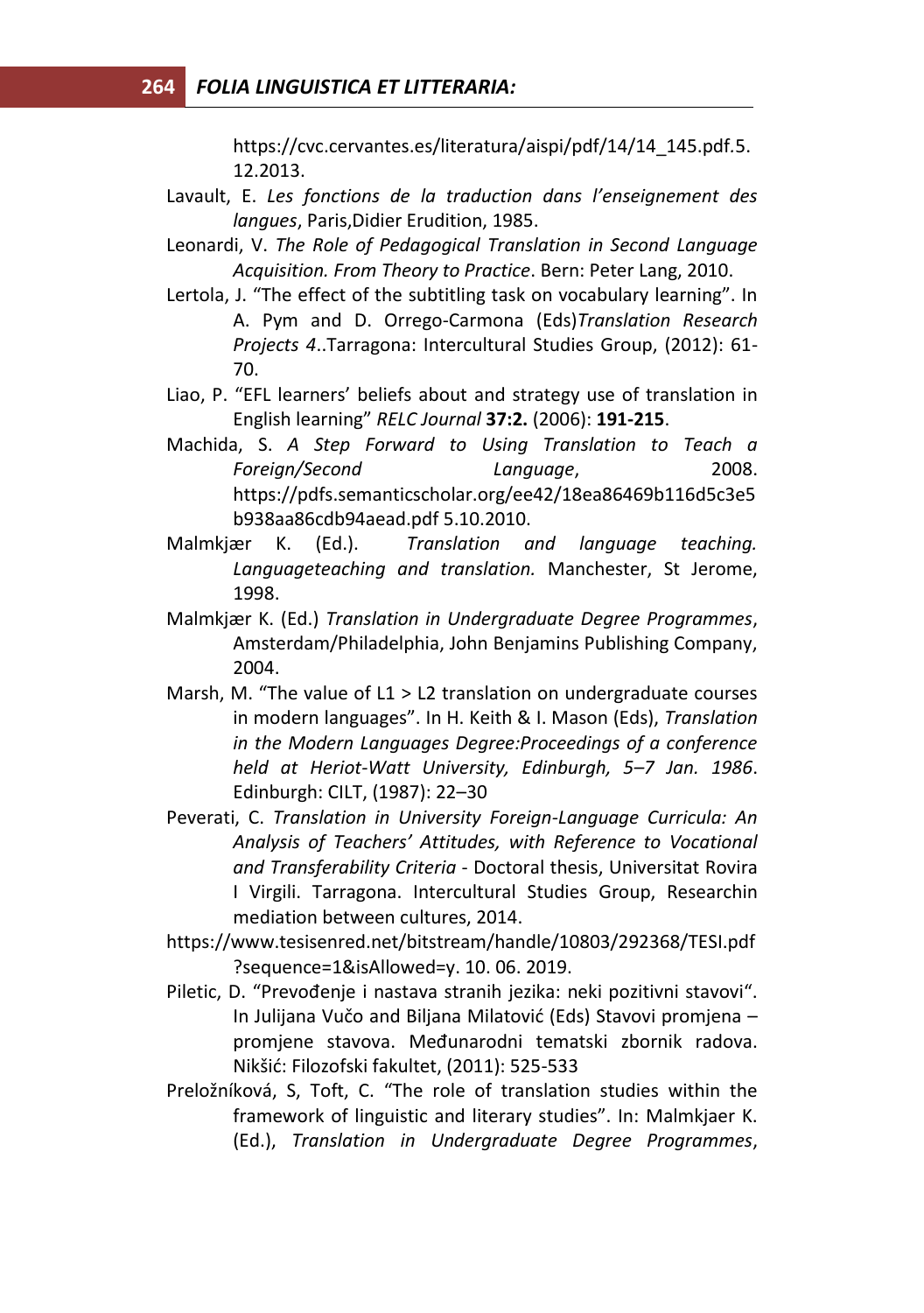Amsterdam/Philadelphia, John Benjamins Publishing Company, (2004); 83-97.

- Pym, A. "Translation error analysis and the interface with language teaching," in C. Dollerup and A. Loddegaard (Eds) *Teaching Translation and Interpreting*, Amsterdam/Philadelphia. (1992): 279-288.
- Pym, A., Malmkjær, K., Plana, M. *Translation and language learning: The role of translation in the teaching of languages in the European Union. A Study.* Directorate-General for Translation, European Commission. European Union 2013.
- Richards J, Rodgers T. (Eds). *Approaches and Methods in Language Teaching*. Cambridge, Cambridge University Press, 2001.
- Schjoldager, A. "Translation for language purposes: Preliminary results of an experimental study of translation and picture verbalization". In *Hermes Journal of Linguistics* 30, (2003): 199- 213.
- Schjoldager, A. "Are L2 learners more prone to err when they translate?" In K. Malmkjær (Ed) *Translation in Undergraduate Degree Programmes*, Amsterdam and
- Philadelphia: John Benjamins, (2004): 127-149.
- Sewell P, Higgins I. (Eds) *Teaching Translation in Universities*, London, AFLS-CILT, 1996.
- Sewel, P. "Students buzz round the translation class like bees roundthe honey pot – why?". In Malmkjær K. (Ed) *Translation in Undergraduate Degree Programmes*, Amsterdam/Philadelphia, John Benjamins Publishing Company, (2004): 151-163.
- Stibbard, R. "The use of translation in foreign language teaching". In *Perspectives: Studies in Translatology, 2* (1), (1994): 9–18.
- Snell-Hornby, M. "Translation as a means of integrating language teaching andLinguistics". In C. Titford & A. E.Hieke (Eds), *Translation in Foreign Language Teaching and Testing*. Tübingen: Narr.,(1985): 21–28.
- Witte, A. "From translating to translation in foreign language learning". In A. Witte, T. Harden, and A. Ramos de Oliveira Harden (Eds) *Translation in Second Language Learning and Teaching*,. Bern: Peter Lang, (2009). P: 79-97.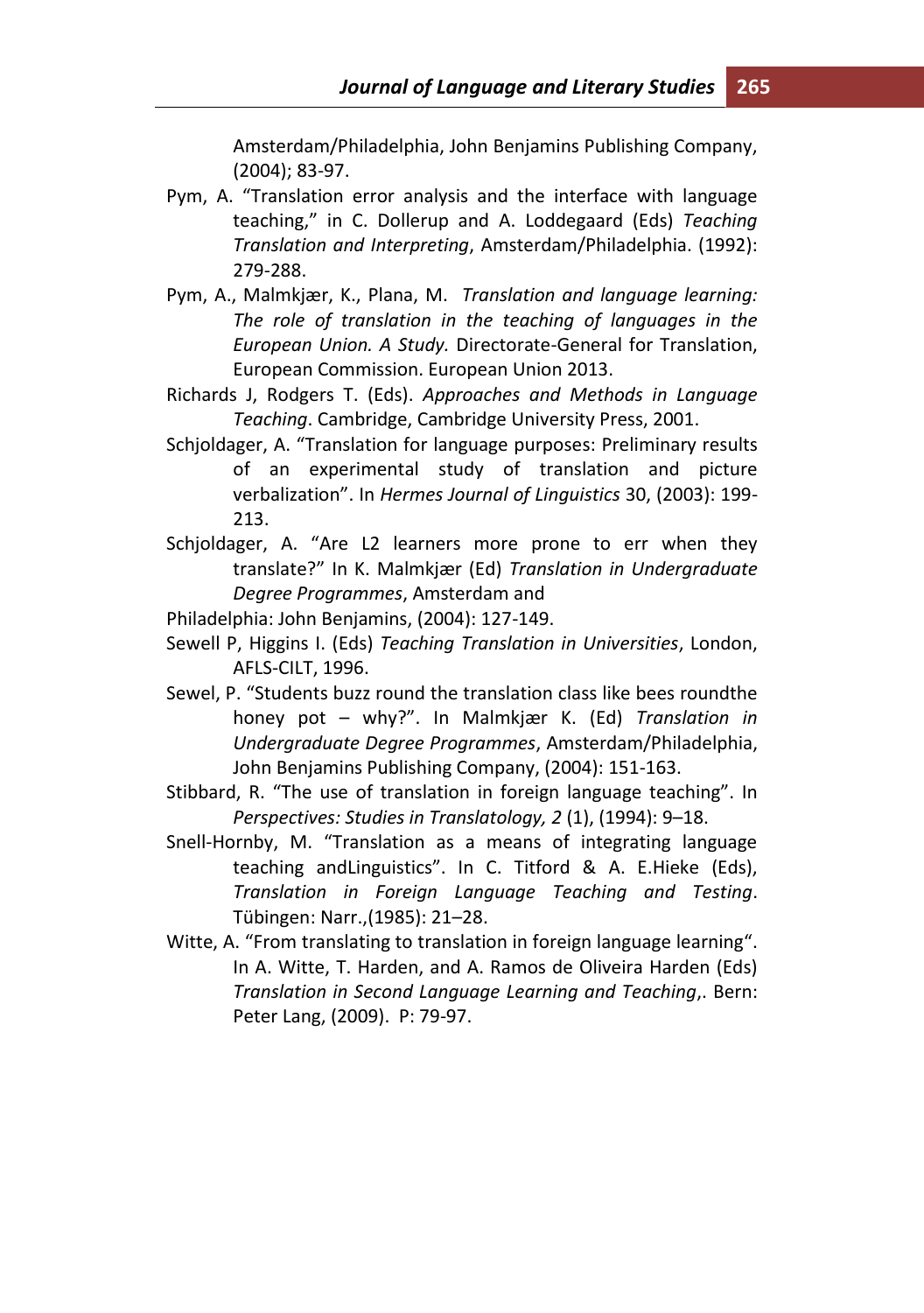#### **PREVOĐENJE U NASTAVI STRANIH JEZIKA NA UNIVERZITETSKOM NIVOU**

Različita mišljenja o upotrebi prevođenja u nastavi stranih jezika veoma često dotiču dvije suprotne krajnosti. Ovaj rad će nastojati da predstavi pozitivne stavove u vezi sa ulogom prevođenja u nastavi stranih jezika na univerzitetskom nivou, posebno u situacijama kada u određenoj sredini, za određene jezike, ne postoje univerzitetski kursevi ili škole za profesionalne prevodioce. Kao doprinos pozitivnom odnosu prema upotrebi prevođenja u nastavi stranih jezika na pomenutom nivou, u radu će biti predstavljeni rezultati upitnika koji je obuhvatio studente osnovnih studija stranih jezika na Filološkom fakultetu Univerziteta Crne Gore. Cilj upitnika bio je da se utvrde stavovi i očekivanja studenata u pogledu uloge vježbi prevođenja u usvajanju kako jezičke, tako i osnova prevodilačke kompetencije.

**Ključne riječi:** školsko prevođenje, prevodilačka kompetencija, prevodilačka didaktika, nastava stranih jezika, jezička kompetencija, univerzitetski nivo.

#### **APPENDIX**

a) A table with the results from the survey of the importance of translation exercises from the point of view of foreign language students

| No. | Question             | Answer         |            |             |         |  |  |
|-----|----------------------|----------------|------------|-------------|---------|--|--|
| 1.  | Should there be      | I do not       | <b>No</b>  | Yes         | Without |  |  |
|     |                      |                |            |             |         |  |  |
|     | translation          | know           |            |             | answer  |  |  |
|     | exercises at the     | $\overline{2}$ | 1          | q           | O       |  |  |
|     | undergraduate        | %              | %          | 7%          | %       |  |  |
|     | language             |                |            |             |         |  |  |
|     | university           |                |            |             |         |  |  |
|     | studies?             |                |            |             |         |  |  |
| 2.  | Should               | To             | To         | <b>Both</b> | Without |  |  |
|     | translation          | enable         | contribute |             | answer  |  |  |
|     | exercises enable     | the            | to foreign |             |         |  |  |
|     | student<br>the<br>to | student        | language   |             |         |  |  |
|     | translate<br>or      | to             | learning   |             |         |  |  |
|     | contribute<br>to     | translate      |            |             |         |  |  |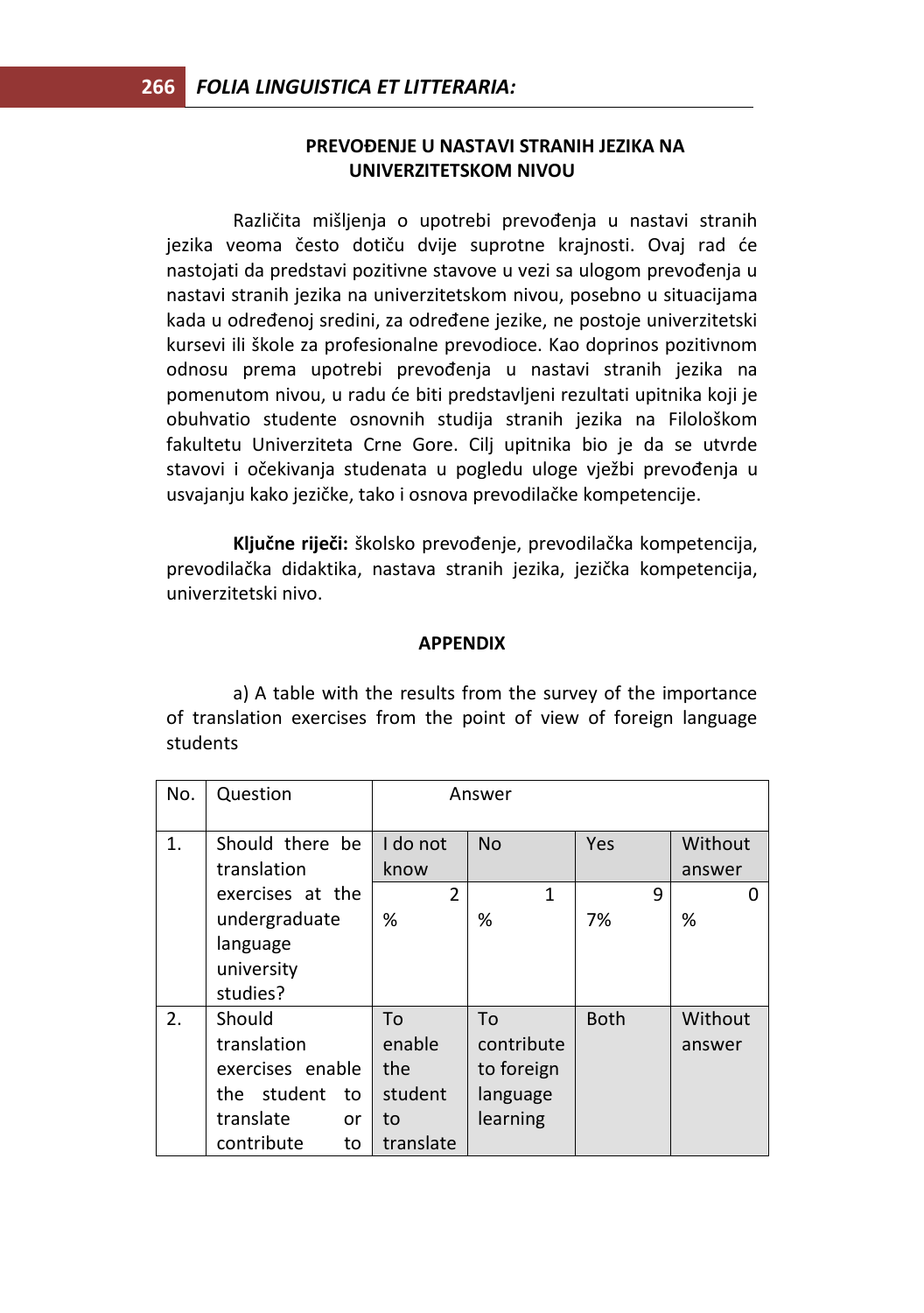|    | foreign language                                                                                                                                                                                         |                         | 3            |                  | $\overline{2}$ |                | 9 | $\mathbf{1}$           |
|----|----------------------------------------------------------------------------------------------------------------------------------------------------------------------------------------------------------|-------------------------|--------------|------------------|----------------|----------------|---|------------------------|
|    | learning?                                                                                                                                                                                                | %                       |              | %                |                | 4%             |   | %                      |
| 3. | According<br>to<br>what<br>you,<br>to<br>extent<br>are                                                                                                                                                   | Not at<br>all<br>useful |              | Fairly<br>useful |                | Very<br>useful |   | Without<br>answer      |
|    | exercises<br>in<br>translation<br>from<br>foreign<br>a<br>language into the<br>mother<br>tongue<br>useful for foreign<br>language<br>learning?                                                           | %                       | $\mathbf{1}$ | 9%               | $\mathbf{1}$   | 8%             | 7 | $\overline{2}$<br>$\%$ |
| 4. | According<br>to<br>what<br>you,<br>to<br>extent<br>are<br>exercises<br>in<br>translation from<br>the<br>mother<br>tongue<br>into<br>a<br>foreign language<br>useful for foreign<br>language<br>learning? | %                       | 0            | $\%$             | $\overline{2}$ | 4%             | 8 | 4<br>$\%$              |
| 5. | To what extent<br>are exercises in<br>translation<br>into                                                                                                                                                | Not at<br>all<br>useful |              | Fairly<br>useful |                | Very<br>useful |   | Without<br>answer      |
|    | mother<br>the<br>tongue useful for<br>mastering<br>the<br>knowledge of the<br>mother<br>tongue<br>itself?                                                                                                | %                       | 0            | 8%               | 3              | 0%             | 6 | 2<br>$\%$              |
| 6. | what extent<br>то<br>exercises<br>- in<br>are<br>translation<br>into<br>mother<br>the<br>tongue useful for<br>gaining<br>translation<br>competence?                                                      | %                       | 0            | 8%               | $\overline{2}$ | 0%             | 7 | $\overline{2}$<br>%    |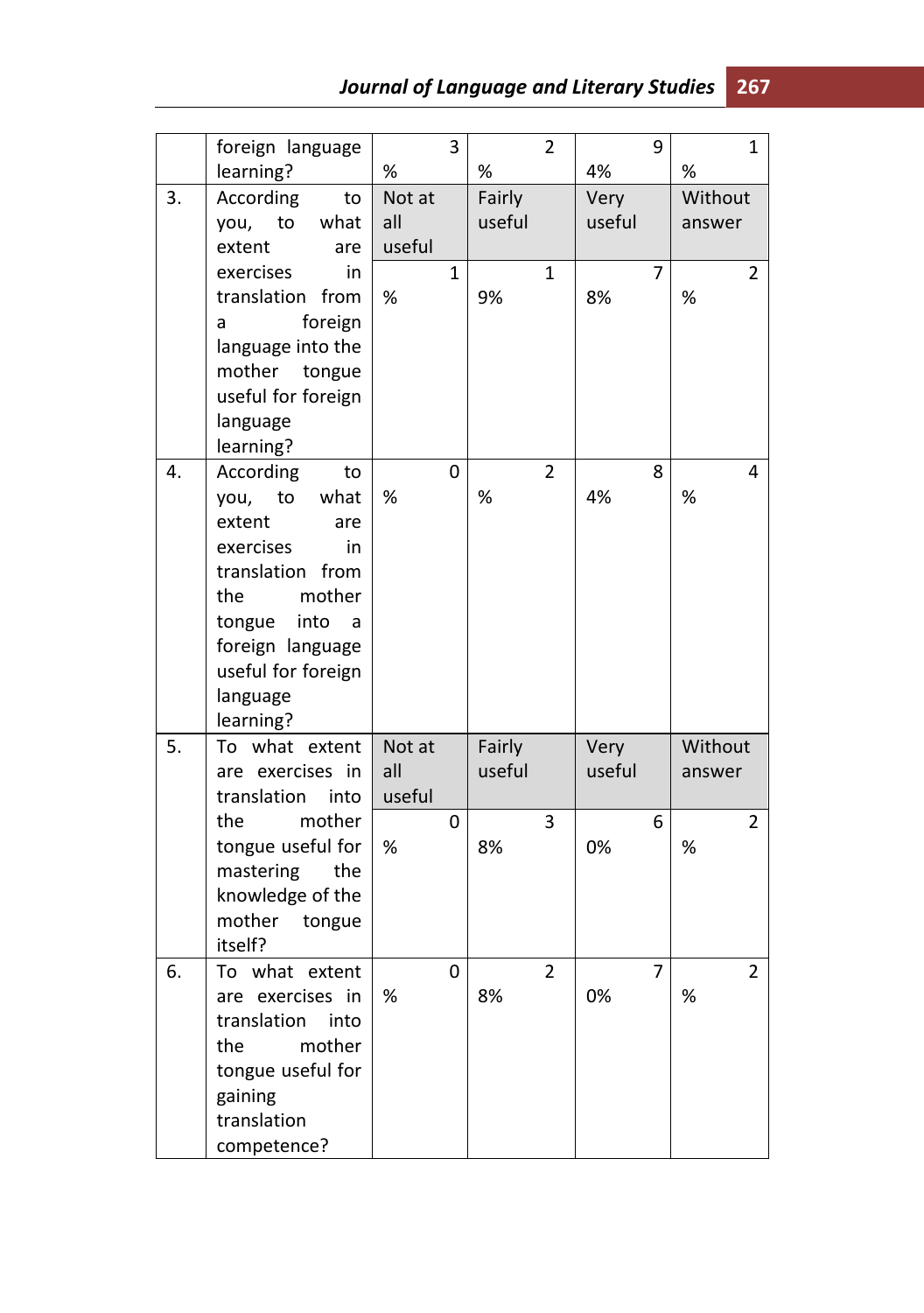# **268** *FOLIA LINGUISTICA ET LITTERARIA:*

| 7. | like<br>Do<br>you<br>attending<br>exercises<br>in<br>translation<br>into            | I do not<br>like<br>them at<br>all | I like them<br>fairly<br>much | I like<br>them a<br>lot | Without<br>answer   |
|----|-------------------------------------------------------------------------------------|------------------------------------|-------------------------------|-------------------------|---------------------|
|    | the<br>mother<br>tongue?                                                            | 3<br>%                             | 4<br>4%                       | 5<br>1%                 | $\overline{2}$<br>% |
| 8. | Would<br>you<br>change anything                                                     | Yes                                | <b>No</b>                     | I do not<br>know        | Without<br>answer   |
|    | within<br>the<br>exercises<br>in<br>translation<br>into<br>the<br>mother<br>tongue? | $\mathbf{1}$<br>1%                 | 4<br>7%                       | 4<br>2%                 | 0<br>%              |

b) Comments on the individual questions from the survey:

Remarking that a fair number of answers are the same, that is that they are repeated several times, we reveal some of them, which refer to each of the eight questions from the survey individually: (1)

- Not only should translation exercises exist, but they should be started in the very first year.
- The number of translation exercises should be increased.
- By doing translation exercises, we learn the greatest number of words and phrases, we also acquire a certain translation technique, therefore I think that these exercises are more useful than all the other language exercises.
- The studies are serious enough to require this kind of exercises.
- Definitely/ Yes! Yes! Yes! Of course.

(2)

- Both things are important, as we cannot know precisely what we are going to do when we graduate.
- By doing translation exercises, we learn most things.
- Through practising, the student makes a lot of mistakes, and by doing so they also learn a lot, therefore the benefit is a sure outcome.

(3)

- Translation exercises are also important in foreign language learning and assessing the student's language competence.
- They help to form the style and advance the knowledge.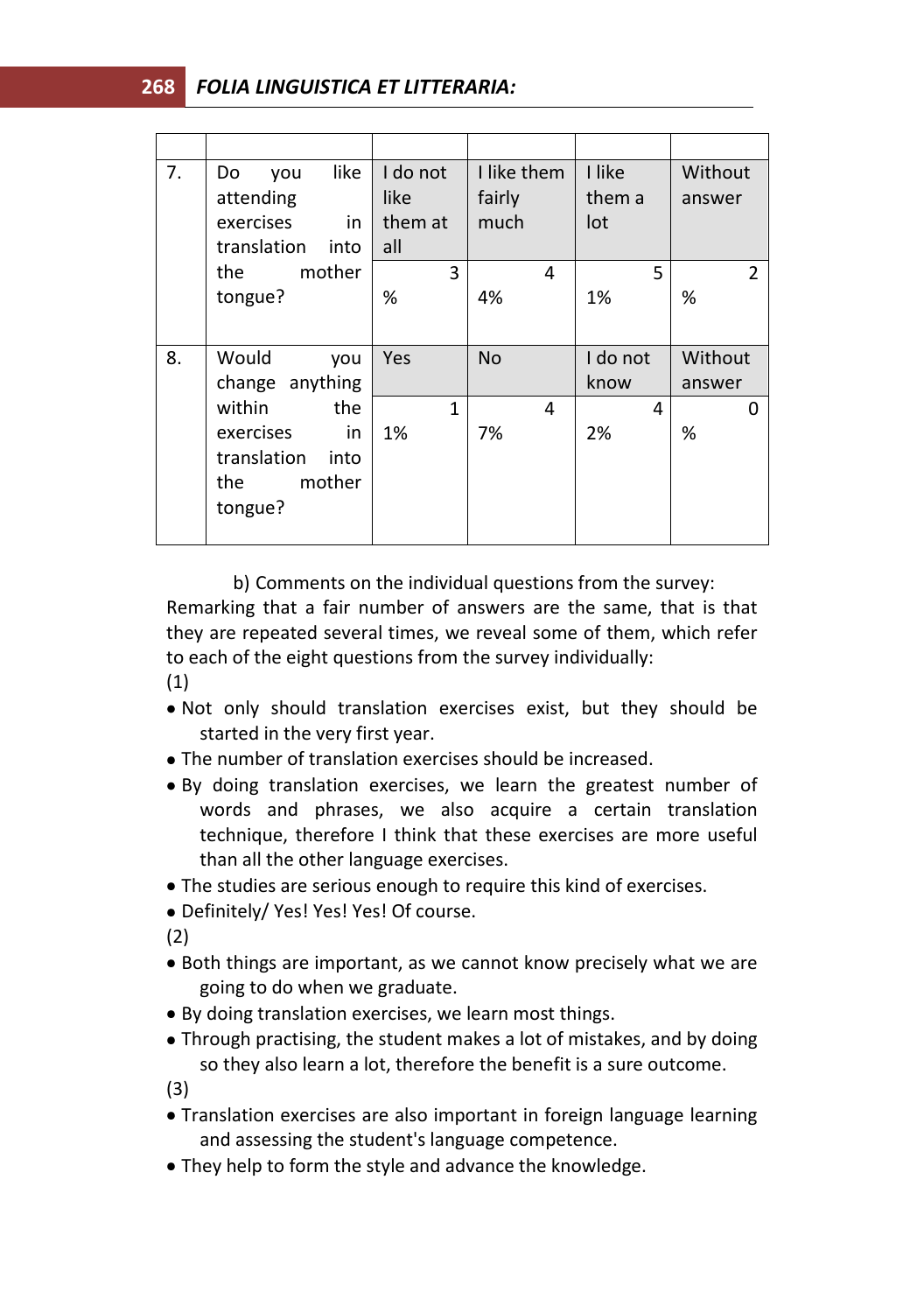- New words and constructions are learned.
- They are very useful to me because, with their help, I get familiar with a lot of unknown words, and also because I get the sense of the way in which translation should be done.
- Vocabulary is enriched.
- They are useful for the mother tongue, for a foreign language, and also for developing the feeling for vocabulary.

(4)

- These exercises are more useful than all the others.
- There should be more of these exercise classes.
- Progress in both conversation and written translation.
- This is the more difficult direction of translation.

(5)

- During these exercises, I often come across a word whose meaning in our language I would not be able to tell if I had not found it in an Italian text I was supposed to translate.
- I think that for every type of translation, we should above all possess the core knowledge of our mother tongue.
- While translating, we realise how poor our vocabulary is. We often lack words to express in our own language.
- The student enriches his/her knowledge of both a foreign language and his/her mother tongue.

(6)

- The basic translation technique is acquired.
- The more translation exercises, the more self-confidence while translating.
- With a professor to draw the student's attention to his/her mistakes, the student learns about what is allowed and what is forbidden in translation.
- A feeling for translation is developed.

(7)

- I do not like the texts we translate.
- To be honest, at home I enjoy doing these translations, I do not know if I show it in class, but this is the way it is.
- $\bullet$  It is interesting to hear various versions of the translation of one and the same text.
- I do not like all translations we do, but I realise that this is with the aim of improving knowledge.

(8)

- We should use the Internet more during our classwork.
- There should be more exercise classes.